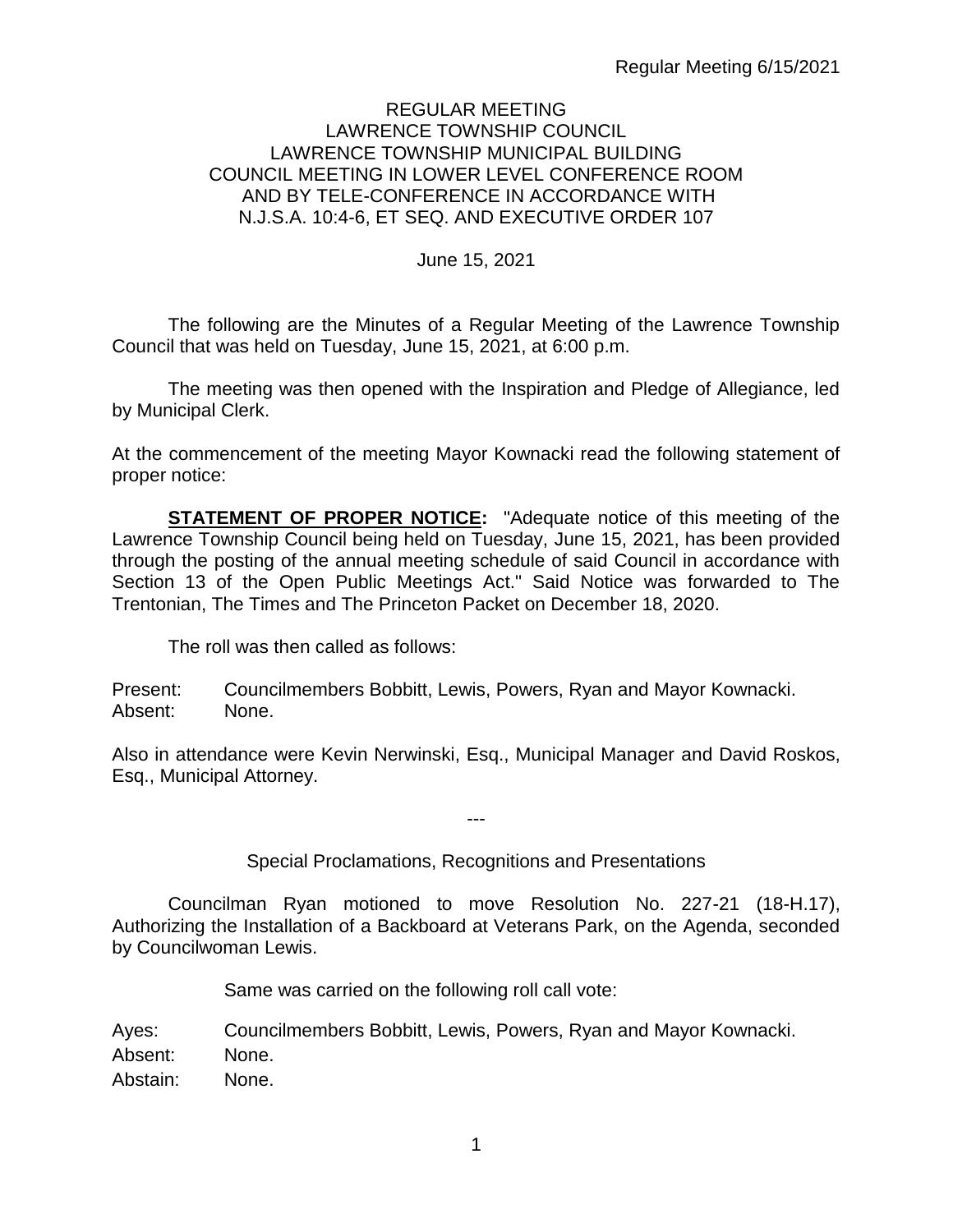Mr. Nerwinski stated a while ago a young resident came before the Township Council desiring to have a tennis backboard installed at Veterans' Park. She made a wonderful presentation to Council and they worked with Nancy Bergen, Superintendent of Recreation, who acquired some quotes to comply with the statutory requirements and they were able to identify a backboard that is weather resistant and will stand the test of time. The cost is \$7,200. Additionally, he reached out to Lawrence Township Public Schools Finance Officer who has agreed to contribute fifty (50%) percent of the cost being it will be situated in a park where high schoolers will have access to tennis in addition to this being a really good opportunity to do a combined shared type of a project that he was happy to do. So, they will be moving forward with the purchase and the installation of the project. There is no set timeframe; but, they are closer than where they were before…it is just a matter of securing it, having it delivered and installed.

Councilman Ryan thanked Mr. Nerwinski and Ms Bergen for looking into the matter and bringing it to fruition. He then asked Kelsey to standup and applauded her for coming before Council with her photos and doing a wonderful presentation expressing how much she loves the exercise of tennis; especially, during COVID and stated he is hoping to see her soon in the Grand Slam tournament.

---

#### Public Participation

Ms. Robin Bridges Johnson, 282 Glenn Avenue, greeted the Council and stated she comes before the Council regarding a serious subject regarding the unprofessional conduct of Lawrence Township Municipal Manager, Kevin Nerwinski, towards a resident of the community. Ms. Johnson stated by way of background she is an attorney and an Administrator of Employee Relations for a state agency. And, as a reference, at the State level the Office of Employees Relations deals with discipline of State employees. They are required to inform employees of the seriousness of their conduct when they have breached State policies and procedures and they afford them opportunity to improve and modify their behavior and compel compliance with rules and policies.

Ms. Johnson imparted in every work place it is important for all employees to know respect and follow established rules of conduct as conduct standards help ensure safety, order, productivity and integrity in public employment. And, one component of her professional employment is to oversee and investigate claims of workplace violence which can include among many things harassment and intimidation by a State employee against any customer or member of the public. Harassment and intimidation can be described as conduct which in any way creates a hostile environment, frightens, alarms or inhibits others. Psychological intimidation or harassment includes making statements which are malicious, disparaging, derogatory, rude, disrespectful or abusive.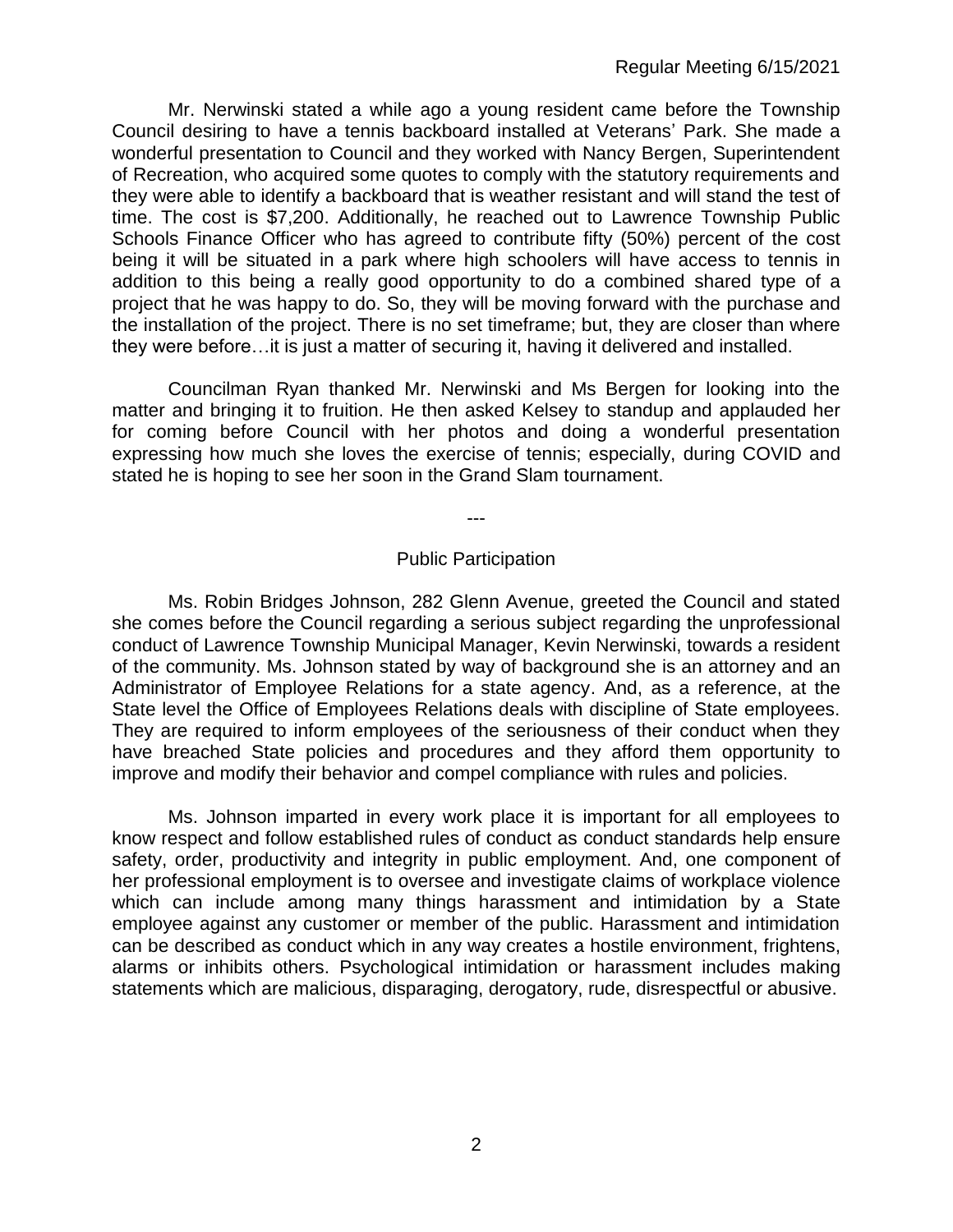Ms Johnson stated her hope is that all members and employees of Lawrence Township know the rules and what is expected of them; but most importantly management, meaning all five members of Council assembled today, understanding that discipline is management's responsibility and while she fully understands that personnel issues cannot be discussed in public, there must be an accountability by the Governing Body based on the concerns raised tonight and previously. She further advised that Mr. Nerwinski's actions on social media of late cannot be ignored and to continuously ignore his actions could potentially lead to someone getting seriously injured or worse, provoke someone with a vigilante mob mentality that is present in the form of social media he chooses to use, and expose Lawrence Township and their Township Attorney to significant liability. She thanked the Council for their time and opened the floor for questions.

Mayor Kownacki advised Ms. Johnson after tonight's meeting the Township Council will be speaking with Mr. Nerwinski in executive session regarding the accusations of unprofessional conduct being it is a personnel-related matter. A brief discussion ensued between Mayor Kownacki and Ms. Johnson pertaining to Mr. Nerwinski's legal rights for the matter to be heard in open or closed session in which he was advised to have in closed session.

Mr. Marvin Van Hise, 118 Federal City Road, greeted the Council and asked if he could speak on the Cannabis Ordinance under public participation or did he need to wait until introduction of ordinances. Mr. Roskos indicated that they typically do not take comments at first reading; but, advised the Mayor since Mr. Van Hise is here it might be more efficient just to hear the comments right now unless Council feels otherwise. There was no objection to Mr. Roskos proposal.

Mr. Van Hise thanked the Council and stated he is not going to reiterate his position as he made it well known some time ago; but obviously it is 2 to1 against him so he will accept the position of the residents of Lawrence Township and the State of New Jersey with regards to legalization of recreational use of cannabis. However, he is concerned about the proposed Cannabis Ordinance on the Agenda tonight that contradicts the article he read in the Lawrence Gazette in which Mr. Nerwinski provided a summary entitled "Cannabis is legal in New Jersey. Now what?" that specifically discussed cannabis-related businesses seeking to operate in Lawrence Township and the Township Council restricting that use to Route 1 between Franklin Corner Road and Quakerbridge Road – designation storefronts far removed from residential neighborhoods to preserve the quality of life of the residents.

Mr. Van Hise stated the Township Council also determined that all other classes of cannabis-related businesses would be required to locate within the "Mixed-Use (MX), Limited Industry (LI)" and the Executive Park Plaza area. So, he would like clarification as to what changed from what he read in the article and what is being proposed tonight that now includes retail sales and deliveries at the Mercer Mall, Quaker Bridge Mall and Lawrence Shopping Center which is in walking distance to the high school and other residential areas.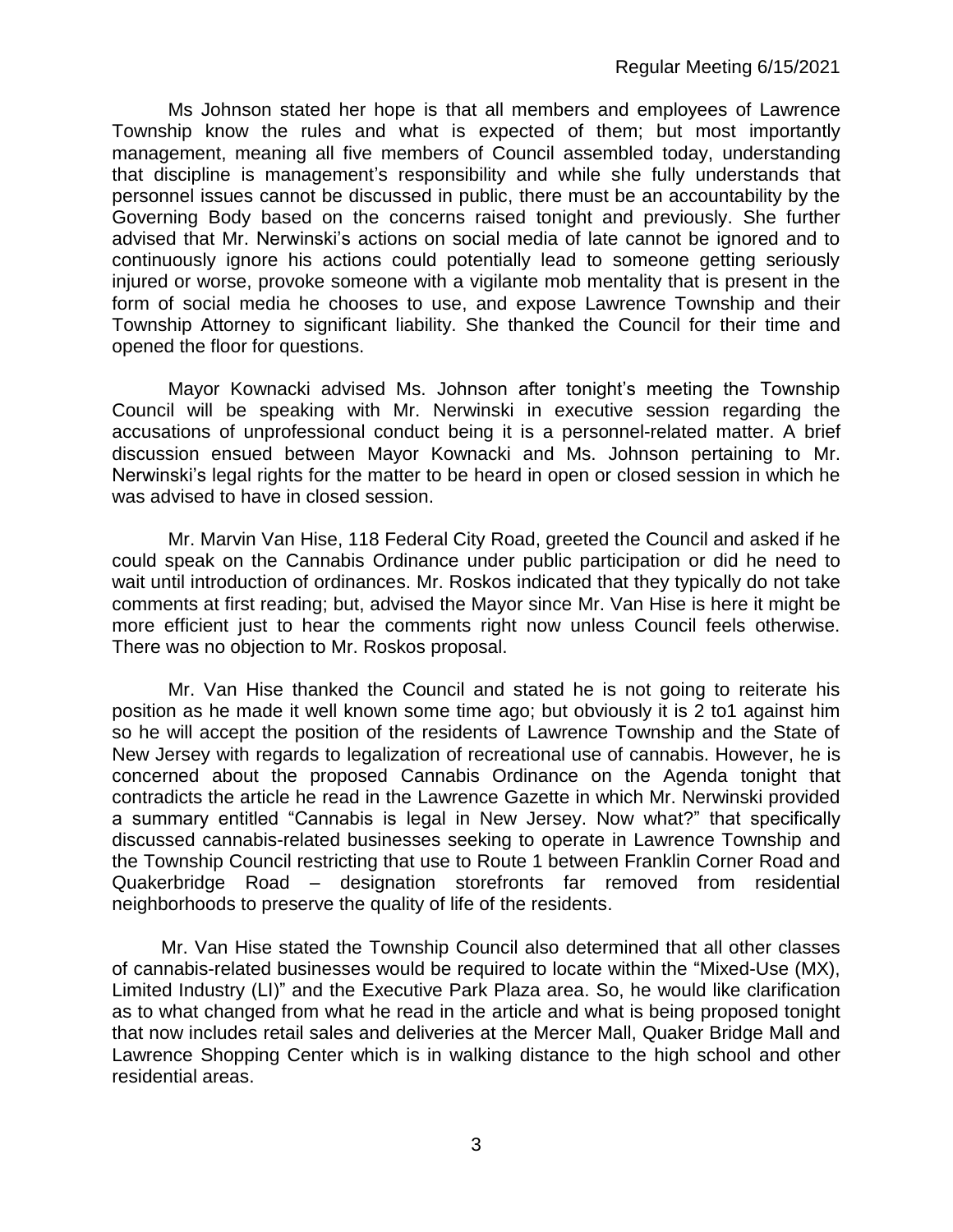Mr. Nerwinski advised Mr. Van Hise that he was misinterpreting the Ordinance as cannabis-related businesses would only be allowed from Route 1 between Franklin Corner Road and Quakerbridge Road.

Mr. Van Hise stated in perusing the State Bill (240 pages) that was enacted into law and resulted in the passage of legalizing recreational use of marijuana and licensing procedures, municipalities have discretion over hours of operation and consumption areas indoors/outdoors related to cannabis use. And, one of his main concerns is the consumption areas; because as a former Municipal Judge he dealt with a lot of drug related cases; particularly, marijuana as well as alcohol and other narcotics and he would like to know if any regulations have been discussed or put in place and where Council stands with regard to making a determination as to interior and exterior consumption of marijuana. Mayor Kownacki advised when the Ordinance is introduced tonight that will be part of the discussion.

Mr. Nick Sferra, Oaklyn Terrace, greeted the Council and stated his concerns are the same as Mr. Van Hise with regards to Mr. Nerwinski's blog stating that the cannabis businesses would be designated Highway Commercial from Franklin Corner Road to Quakerbridge Road; but, when they look at the Tax Map the Highway Commercial starts from Brunswick Circle all the way up and a lot of those businesses back up to residential areas. So, in reviewing the language he would like to know what exactly makes this language stick to the two points Mr. Nerwinski mentioned in his Blog.

Mr. Sferra stated his second concern is regarding consumption areas much like Mr. Van Hise in terms of cannabis lounges and indicated he can go into a cigar shop, purchase a couple of cigars and smoke the cigars right there and he does not see any language prohibiting that which he would like to see included in the Ordinance; especially, if those highway pieces are going to back up to residential zones. Also, the number of retailers stated has a maximum of two and he would like to know if that includes the new retailer, Zen Leaf-Lawrence and the other retailer in the old Swiss Bakery location or is there going to be two additional cannabis retailers. And, his last concern is in regards to there being no language in the Ordinance referencing where they can smoke marijuana – such as smoking it inside the Hilton, outside at Vidalia or at an Airbnb in a residential area and asked how the Council plan to address issues such as that.

Mr. Nerwinski advised that both Mr. Sferra and Mr. Van Hise have raised valid points in terms of the Cannabis Ordinance; but, tonight's Ordinance is about cannabis businesses operating within the town and whether the Township is going to Opt-In or Opt-Out of allowing the six marketplace classes of licensed businesses to operate in Lawrence Township prior to the August 21<sup>st</sup> deadline. So, for clarification, the Ordinance being introduced tonight is not a User Ordinance encompassing where people can smoke marijuana or where loitering can exist or not exist in an area. Those matters will be handled separately by ordinance.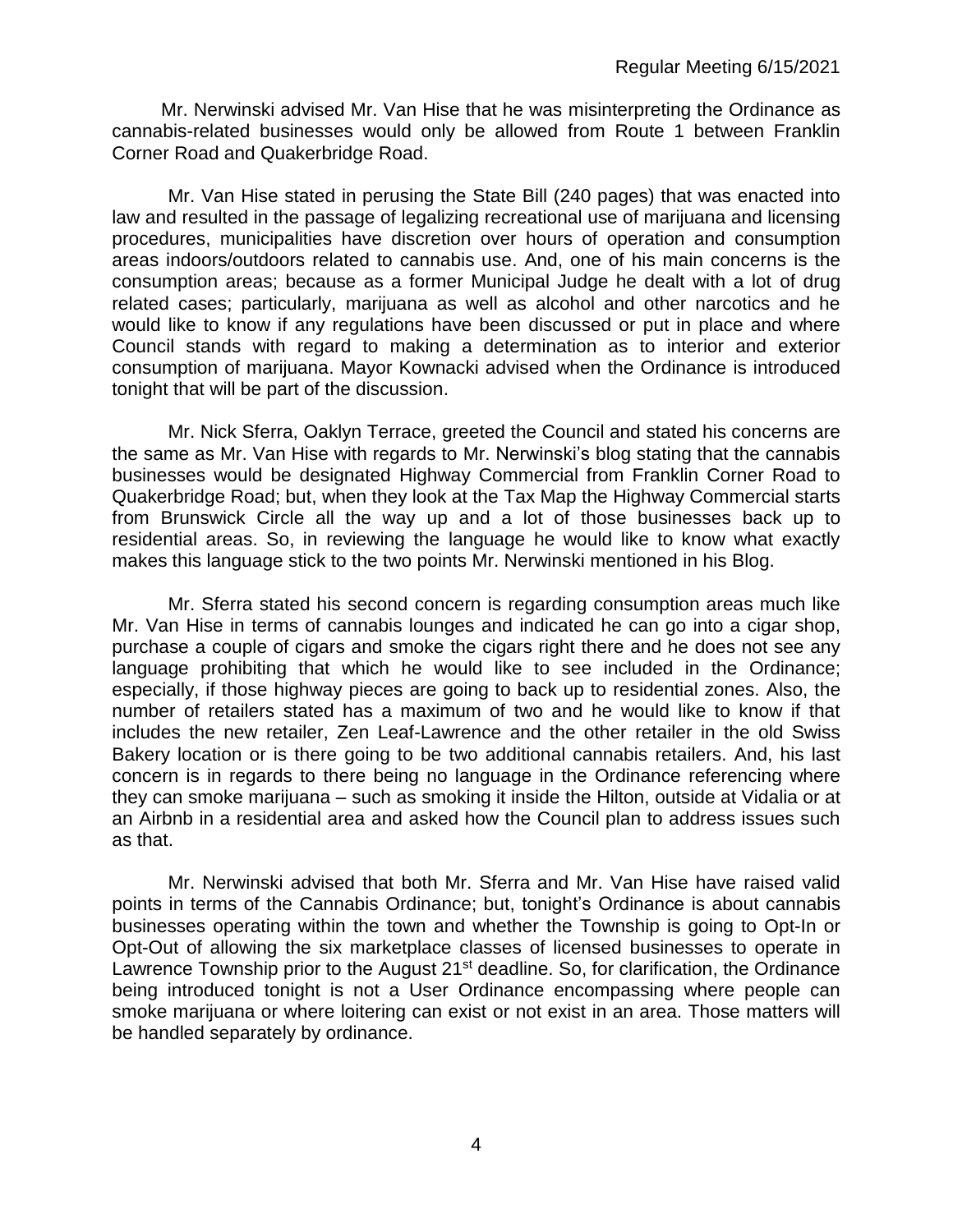Mr. Roskos noted it is important for the public to understand that there is a hard and fast date by which municipalities have to act; so, while they hear all of their comments tonight they are trying to tackle this short-term goal of meeting the August  $21<sup>st</sup>$  time limit as to whether they are going to prohibit cannabis or not and where cannabis businesses can operate geographically within the Township. So, although they are allowing public comment tonight they are not going to engage in a give and take exchange of dialogue. A brief exchange of dialogue took place relative to the appropriate time to bring forth public concerns and when the matters brought forward will be addressed.

Mr. Sferra stated that the bus routes to school have changed from one mile to two miles and it has been an issue in the neighborhood; especially, his neighborhood that is undeveloped with no sidewalks. He also advised of a horrific crash that took place the other day and small improvements that were made to the area; but, more improvements are needed due to public safety concerns which he has spoken to the Municipal Manager about over the years and suggested they find some way of improving the walking areas that kids use to walk to school that do not have sidewalks. Perhaps, put painted stripes with a little bit of an orange divider at Oaklyn Terrace and Birchwood Knoll as another visual indicator that there is an intersection on both sides and possibly do the same for all the stop streets between Windwood Road and Wayside Lane.

Mr. Sferra further discussed Eggert Crossing Road being a dangerous intersection that needs an officer and patrol car there in the morning to direct traffic during school hours. The road improvements on Eggert were great when it was first done; but, because the intersection was not paved at the time potholes have developed and the road is a wreck and in need repair. He also discussed the lighted crosswalk not working on Lawrence Road across from Dunkin Donuts for almost a year and requested that the items be addressed prior to the next school year.

Councilwoman Lewis advised that the School Board gave the Township no prior notice until they had already established the changes to the bus routes and had already informed everyone that they were making those changes; changes that will require more school crossing guards at more locations. She advised that the Municipal Manager reached out to the School Administrator once they found out to try and work better with them being it was not a decision that came from the Township Council; it came from the School Administration without any consultation and they need to take those things into account before they make decisions like that.

Ms. Katharine Schumacher, 20 Temple Terrace, stated she did not know the Council was taking comments on the Cannabis Ordinance but she would like to share her support for the Ordinance and requested that the Council when they are considering the Ordinance to take a look at how small business owners can be part of that marketplace in the Township; because, notoriously when cannabis companies come into a township they kind of take over with this big conglomerate corporation. But, there are ways to work with small businesses and make it a more realistic community-friendly innovation.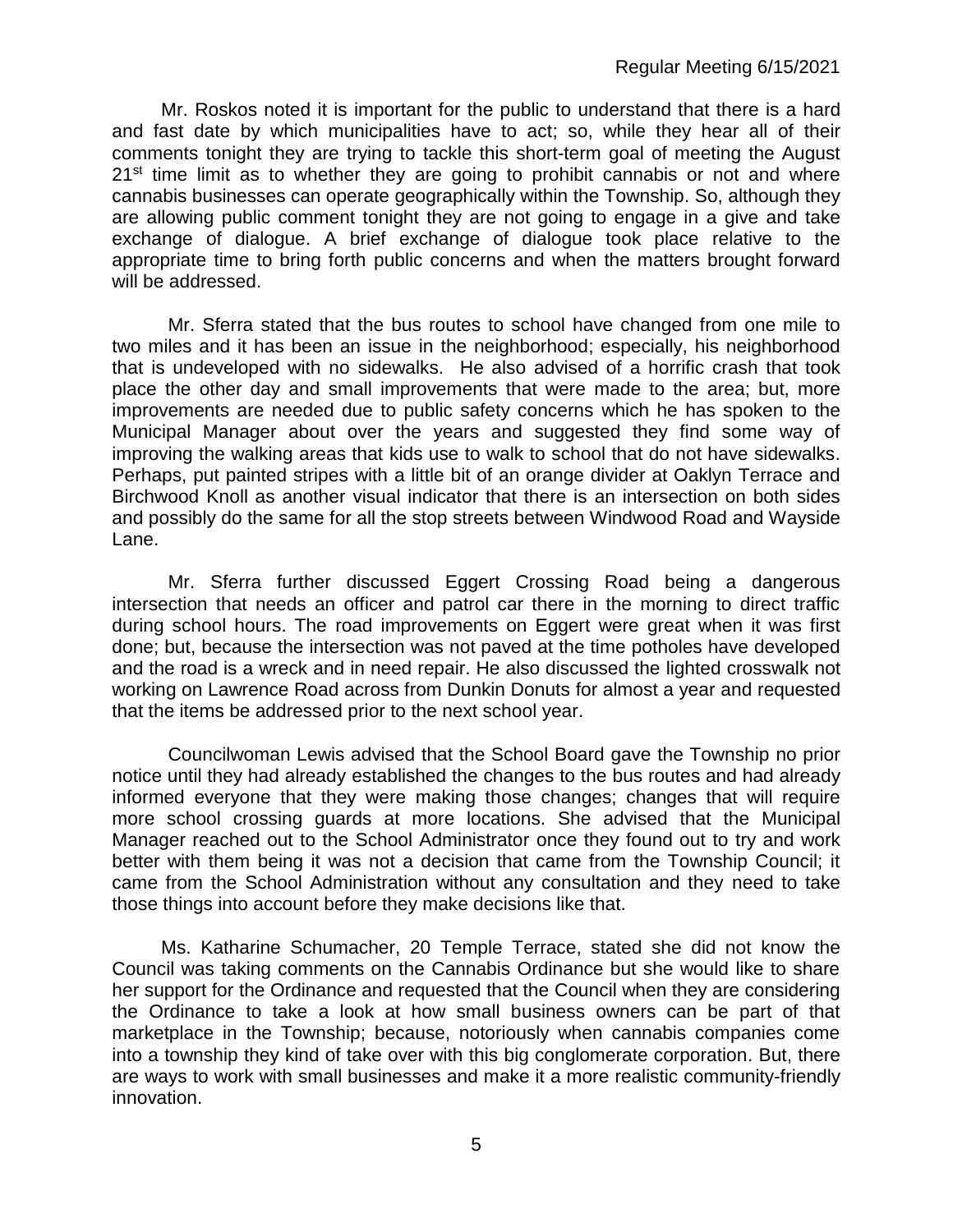Ms. Schumacher advised that she came prepared tonight to discuss another matter regarding communication that she has seen from the Council and she knows everyone is working very hard; but appointed and elected officials hold the power and access of community knowledge and information and that power whether it is on Facebook, a page or by post, needs to consistently be used appropriately with respect and honor to the diversity of the community.

Mr. Schumacher stated she felt compelled to share her thoughts with the community because she sees what is put online and within their communications that could be about her or someone she knows. Furthermore, there are people who are getting more intimidated by coming forward trying to advocate, share ideas and move forward. She indicated she has not lived in Lawrence for very long (2 years); but, she cares really deeply about the community that she resides in and she wants to be engaged, involved and to remind everyone that in this day and age they all need to be aware of how their biases are contributing to their presence in the world whether they mean to cause harm or not they need to be able to reconcile the problems brought forward to them and work with their neighbors; because whether they realize it or not their biases makes for aggression; especially, if that person is in a position of power dealing with people. So, if they expect to foster a community of respect and engagement then it must start with the leaders and elected officials of the town. Harassment and intimidation should not be tolerated on any level. Mayor Kownacki reiterated again that it is a personnel matter that will be discussed in closed session.

Ms. Schumacher stated with regard to the bus issue that was previously discussed she does a lot of environmental work and looking at the open spaces of the Township suggested the Council consider looking at a Greenway Path between Lawrence Neighborhood Center on the other side of Eldridge Park School over to the other side of Lawrence Immediate School which could be feasible and something to consider.

Review and Revisions of Agenda

---

 The Municipal Clerk requested that the Agenda be amended to include Resolution No. 229-21-(18-H.19), Authorizing a Resolution of the Township of Lawrence Approving the Second Amendment to the Settlement Agreement with Fair Share Housing Center; Resolution No. 230-21- (18-H.20), Authorizing a Resolution to Approve Amendment to Third Round Spending Plan to Increase Subsidy to RPM Development, LLC; Resolution No. 231-21- (18-H.21), Authorizing a Resolution of the Township of Lawrence Regarding Consent Order Filed By the Court on May 31, 2021 in IN THE MATTER OF THE APPLICATION OF THE TOWNSHIP OF LAWRENCE, MER-L-1538- 15 and revise Ordinance No. 10-A, "An Ordinance Amending Ordinance No. 2390-21 Salary Ordinance of the Township of Lawrence – Unclassified and/or Exempt, Seasonal, Emergency (Non-Union) Employees for 2020-2021" to include an hourly rate for Security Guard.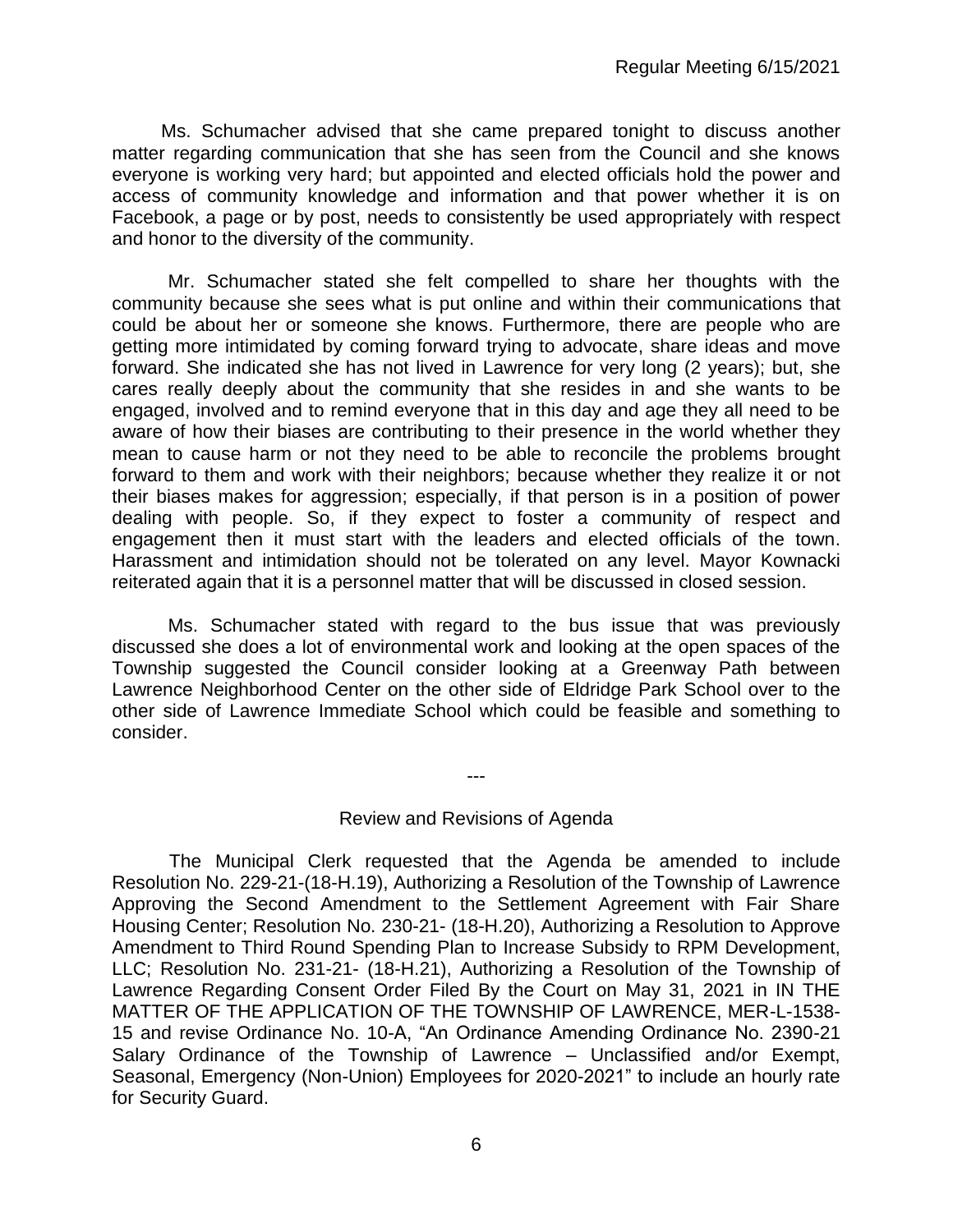On a motion by Ms. Lewis, seconded by Mr. Powers, the Agenda was amended to include the above revision.

Same was carried on the following roll call vote:

Ayes: Councilmembers Bobbitt, Lewis, Powers, Ryan and Mayor Kownacki. Absent: None. Abstain: None.

Adoption of Minutes

---

On a motion by Ms. Lewis, seconded by Mr. Powers, the Minutes of Closed Session Meetings of March 16, 2021, April 20, 2021, May 4, 2021 and May 18, 2021 were approved without corrections on the following roll call vote:

Same was carried on the following roll call vote:

Ayes: Councilmembers Bobbitt, Lewis, Powers, Ryan and Mayor Kownacki. Absent: None. Abstain: None.

On a motion by Ms. Lewis, seconded by Mr. Bobbitt, the Minutes of Closed Session Meetings of April 6, 2021 were approved without corrections on the following roll call vote:

 $\sim\sim\sim$ 

Same was carried on the following roll call vote:

Ayes: Councilmembers Bobbitt, Lewis, Ryan and Mayor Kownacki.

Absent: None.

Abstain: Councilman Powers.

On a motion by Ms. Lewis, seconded by Mr. Powers, the Minutes of Regular Meetings of March 2, 2021, March 16, 2021 and April 6, 2021 were approved without corrections on the following roll call vote:

 $\sim\sim\sim$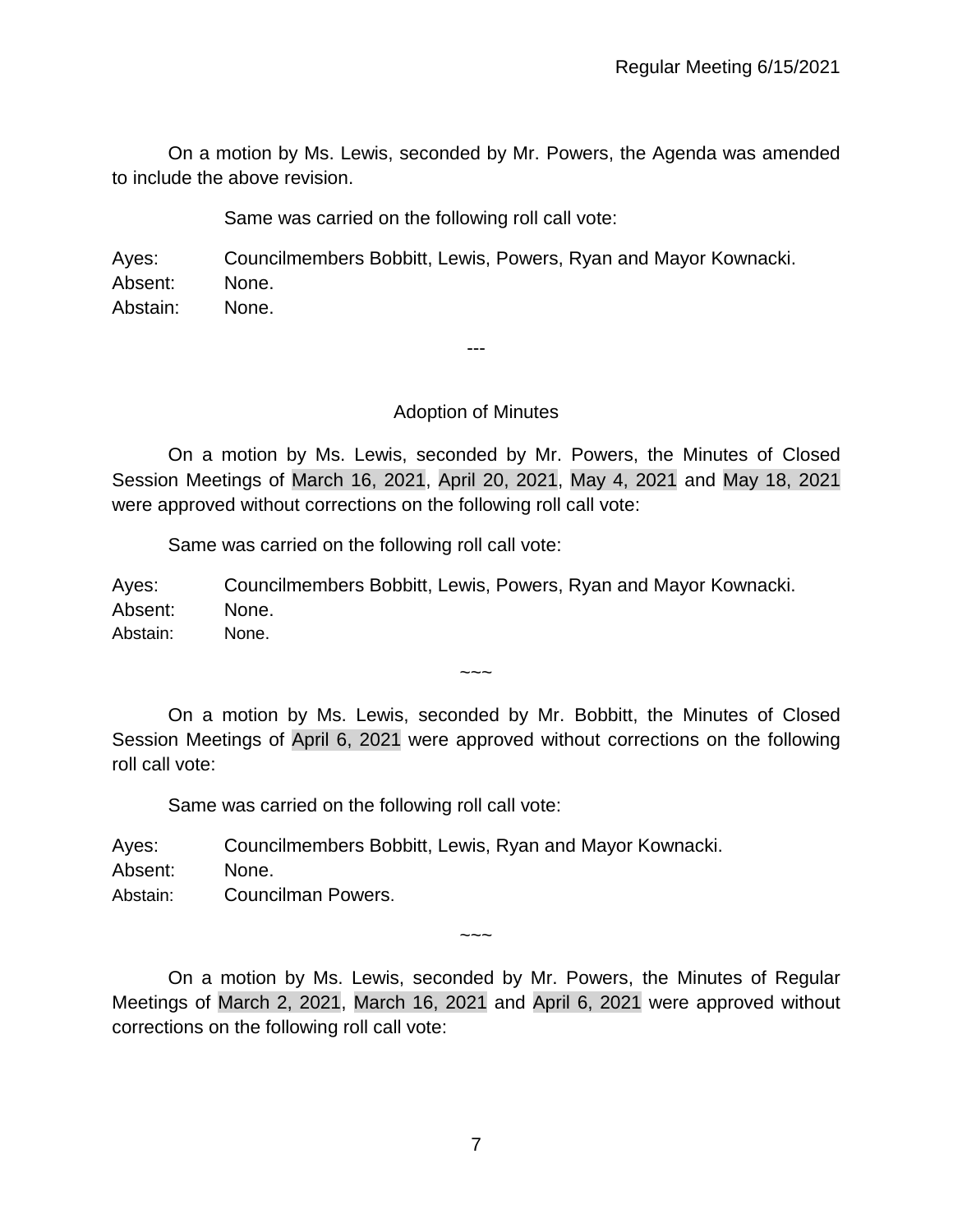Same was carried on the following roll call vote:

Ayes: Councilmembers Bobbitt, Lewis, Powers, Ryan and Mayor Kownacki. Absent: None. Abstain: None.

On a motion by Ms. Lewis, seconded by Mr. Bobbitt, the Minutes of Regular Meetings of April 6, 2021 were approved without corrections on the following roll call vote:

 $\sim\sim\sim$ 

Same was carried on the following roll call vote:

Ayes: Councilmembers Bobbitt, Lewis, Ryan and Mayor Kownacki. Absent: None. Abstain: Councilman Powers.

---

### Awarding or Rejecting of Bids

On a motion by Ms. Lewis, seconded by Mr. Powers, Resolution (9-A), Authorizing Awarding Bid for the 2021 Drainage Improvement Program, was presented for adoption.

### Resolution No. 196–21

WHEREAS, on Thursday, May 6, 2021 bids were received and publicly opened for the project known as **2021 Drainage Improvement Program**; and

WHEREAS, eight (8) bids were received and reviewed by the appropriate Township Officials; and

WHEREAS, the lowest responsible bidder was Messercola Excavating Company, Inc. who submitted a bid in the amount of \$46,500.00, and

WHEREAS, in accordance with N.J.A.C. 5:50-14, a Certificate of Availability of Funds has been provided and the accounts to be charged are:

| Acct.           | Ord. No. | Name                                                      | Amount      |
|-----------------|----------|-----------------------------------------------------------|-------------|
| C-04-55-454-244 | 2328-19  | Keefe Road, Cold Soil Road, Carson<br>Road, Van Kirk Road | \$18,269.00 |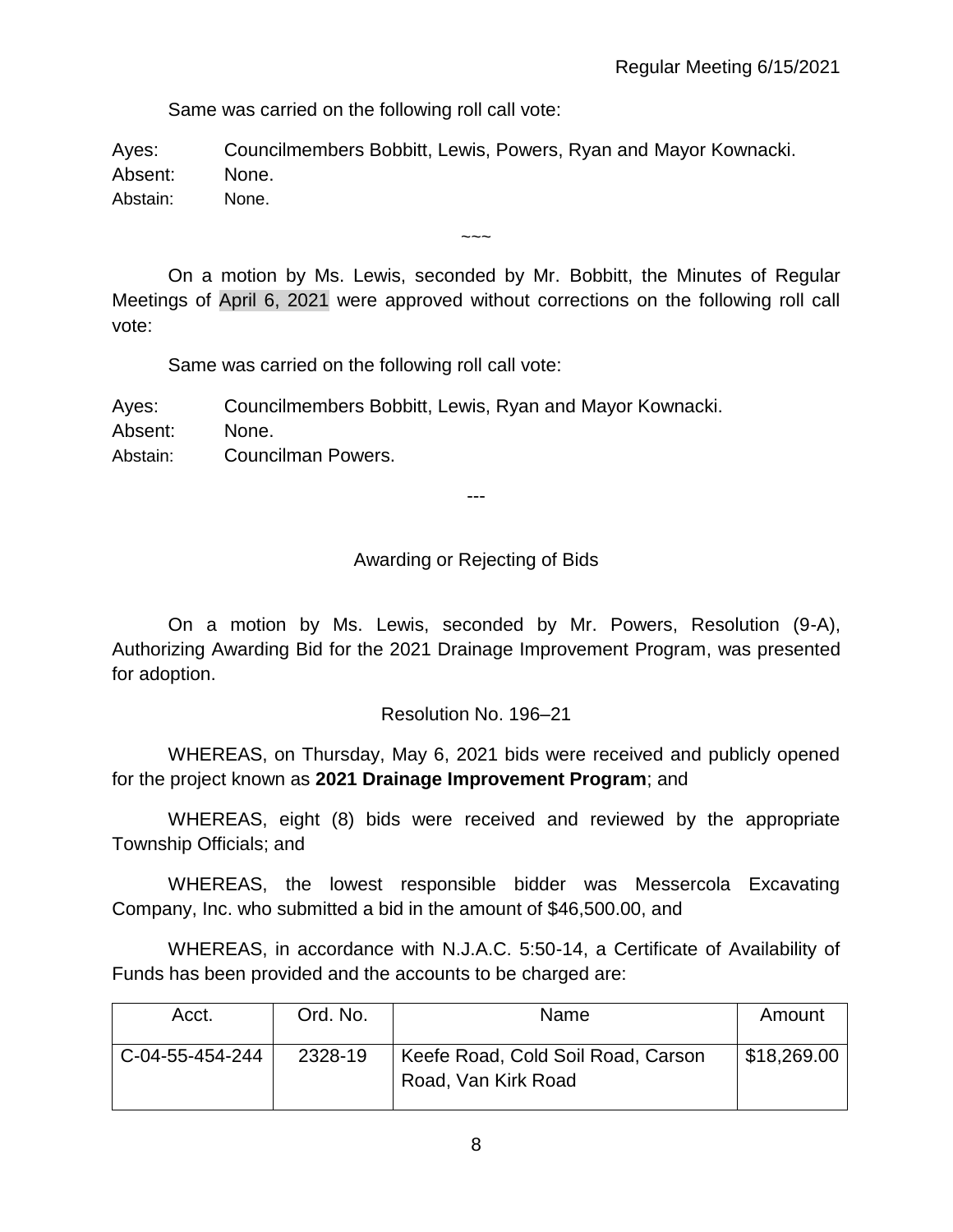| C-04-55-466-241 | 2360-20 | Drainage/Safety Improvements (Keefe | $\frac{28,231.00}{5}$ |
|-----------------|---------|-------------------------------------|-----------------------|
|                 |         | Road, Cold Soil road, Carson road,  |                       |
|                 |         | Van Kirk Road)                      |                       |
|                 |         |                                     |                       |

NOW, THEREFORE, BE IT RESOLVED by the Township Council of the Township of Lawrence, County of Mercer, State of New Jersey, that pursuant to the recommendations of the Municipal Engineer, the Mayor and Municipal Clerk are hereby authorized to execute a contract with Messercola Excavating Co., Inc., 549 E.  $3^{rd}$  Street, Plainfield NJ 07060 in the amount of \$46,500.00; and

BE IT FURTHER RESOLVED that the Municipal Manager is hereby authorized to draft the necessary agreement, subject to the approval of the Municipal Attorney as to form and content thereof.

Same was carried on the following roll call vote:

Ayes: Councilmembers Bobbitt, Lewis, Powers, Ryan and Mayor Kownacki. Absent: None. Abstain: None.

Introduction of Ordinances

---

Mayor Kownacki read by title, an ordinance entitled, AN ORDINANCE AMENDING ORDINANCE NO. 2390-21 SALARY ORDINANCE OF THE TOWNSHIP OF LAWRENCE – UNCLASSIFIED AND/OR EXEMPT, SEASONAL, EMERGENCY (NON-UNION) EMPLOYEES FOR 2020-2021"

Mr. Nerwinski advised that the Ordinance amends the Salary Ordinance of the Township of Lawrence to remove the Municipal Alliance Grant Coordinator, Carol Chamberlain, who retired and appoint the new Health Officer, Keith Levine, as well as appoints Ed Tenza, Fire Marshal, as the Emergency Response Specialist Coordinator. The Ordinance also adds an hourly rate of \$25.00/hour for Security Guard and includes a Grade Change for Records Support Technicians 2 and Grade Change for Supervisor of Accounts.

The Ordinance No. 2398-21 was approved on the following roll call vote:

| <b>COUNCIL</b>     | <b>AYE</b> | <b>NAY</b> | <b>PRESENT</b> | <b>ABSENT</b> | <b>ABSTAIN</b> | <b>MOVE</b> | <b>SECOND</b> |
|--------------------|------------|------------|----------------|---------------|----------------|-------------|---------------|
| <b>Mr. Bobbitt</b> |            |            |                |               |                |             |               |
| Ms. Lewis          |            |            |                |               |                |             |               |
| <b>Mr. Powers</b>  |            |            |                |               |                |             | ٠.            |
| Mr. Rvan           |            |            |                |               |                |             |               |
| Mayor Kownacki     |            |            |                |               |                |             |               |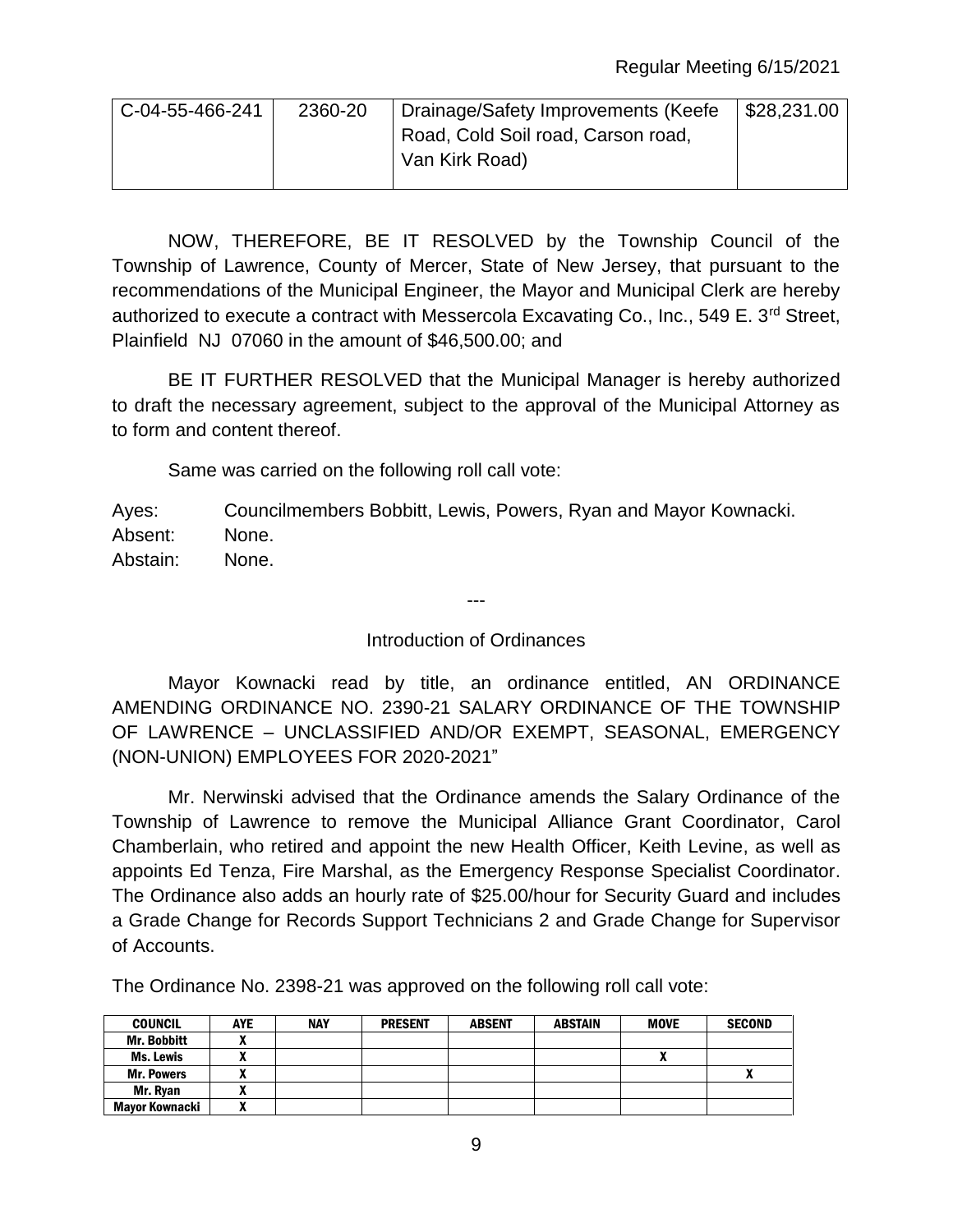$\sim\sim\sim$ 

Mayor Kownacki read by title, an ordinance entitled, "ORDINANCE AMENDING THE LAND USE ORDINANCE OF THE TOWNSHIP OF LAWRENCE TO REVISE SECTION 522 DRAINAGE AND STORM MANAGEMENT"

Mr. Nerwinski advised that the Ordinance amends the Land Use Ordinance of the Township of Lawrence to revise Section 522 "Drainage and Storm Water Management. The revisions include an adjustment to the numbering system and minor clarifications requested by the Mercer County Planning Department as the reviewing agency for NJDEP. There were no substantive changes that affect the Ordinance.

The Ordinance No. 2399-21 was approved on the following roll call vote:

| <b>COUNCIL</b>     | <b>AYE</b> | <b>NAY</b> | <b>PRESENT</b> | <b>ABSENT</b> | <b>ABSTAIN</b> | <b>MOVE</b> | <b>SECOND</b> |
|--------------------|------------|------------|----------------|---------------|----------------|-------------|---------------|
| <b>Mr. Bobbitt</b> |            |            |                |               |                |             |               |
| <b>Ms. Lewis</b>   |            |            |                |               |                |             |               |
| <b>Mr. Powers</b>  |            |            |                |               |                |             |               |
| Mr. Rvan           |            |            |                |               |                |             |               |
| Mavor Kownacki     |            |            |                |               |                |             |               |

Mayor Kownacki read by title, an ordinance entitled, "ORDINANCE BY THE TOWNSHIP OF LAWRENCE IN MERCER, NEW JERSEY RESTRICTING THE OPERATION OF ANY CLASS OF CANNABIS BUSINESSES WITHIN ITS GEOGRAPHICAL BOUNDARIES TO CERTAIN DESIGNATED AREAS AND ZONES"

 $\sim\sim\sim$ 

Mr. Nerwinski advised that the Ordinance in response to the Cannabis Law where municipalities have a deadline of August 21<sup>st</sup> to indicate whether or not they will be a municipality that will authorize operators who have been properly licensed, of the six classes, to operate cannabis businesses, restrict, modify or regulate it in some way. After polling of the Council this is the proposed Ordinance that embraces the concerns that were expressed by individual Councilmembers.

Councilwoman Lewis advised that the Council and others around her know her position as it relates to the Cannabis Ordinance and that she has shared certain concerns; particularly, on the DUI side that was brought up tonight which she has worked on in lots of other places. However, she does find it odd that the State has decided that municipalities must decide where to allow the cannabis businesses to operate before giving them any regulations; but, indicated that is the hand they were dealt and she thinks that the Ordinance on for tonight allows for a really strong floor to what it is the Council will be able to do and provides for an opportunity to see what the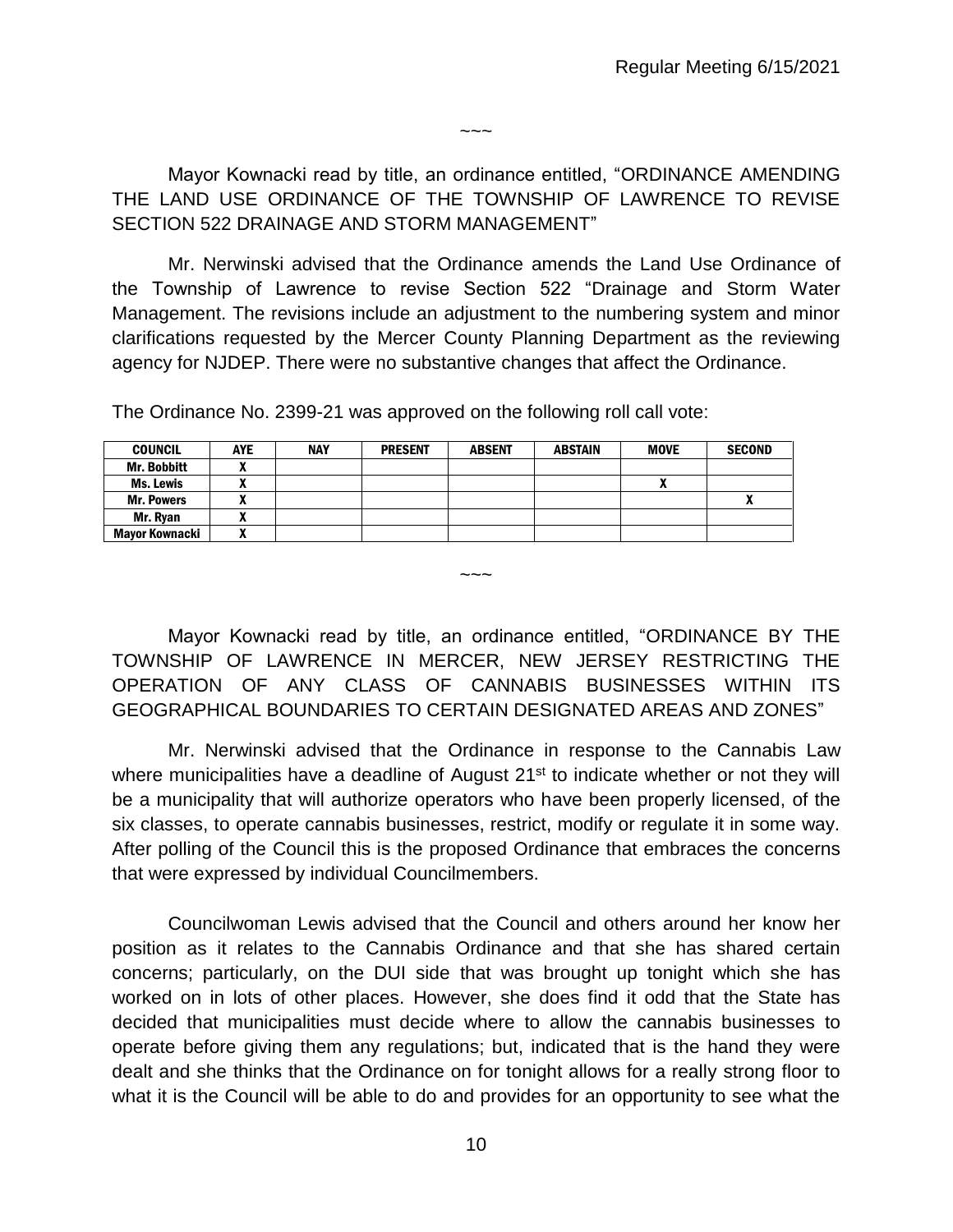regulations will be and not completely banning what will be a very important new industry in the State of New Jersey.

Councilwoman Lewis explained by keeping the businesses Highway Commercial and by recognizing where there are new growth opportunities for both the business and the growth of the plant. She also thinks they are doing a wonderful first step in keeping it away from the residences and away from schools by allowing it to be in the commercial areas in a very limited space. She also feels there will be opportunities in the future to revise and tweak the Ordinance being they have set a good floor that they cannot go back from for five (5) years.

Councilman Powers stated in terms of the question Mr. Van Hise posed regarding the hours of operation for cannabis it is his understanding that this Cannabis Ordinance will be part of the Land Use Ordinance so the regular hours of operation would be incorporated just like any other use in other zones. Mr. Nerwinski stated that is correct. Mr. Powers thanked him for the clarification. Councilwoman Lewis stated she would also like to clarify for Mr. Van Hise his question pertaining to consumption and indicated when it comes to consumption of cannabis all of the outdoor smoking bans that already exist extends to cannabis so it cannot be in the Township's parks or in many of their public spaces already. Mr. Nerwinski further advised that the entities that are allowed to do retail sales are not allowed to have it on their premises at all; it would be a revocation of their licenses.

Councilman Ryan stated they knew this day was coming as everyone else given the public voted 71 percent to approve the use of cannabis in Lawrence and they have been trying to get in front of this curve ball by limiting where the businesses can be located; but they can only throw so many roadblocks in front of it and he knows they have been ahead of this in looking at routes.

Mayor Kownacki stated that the Council worked on this matter for quite some time trying to come up with suitable locations for the businesses with the State advising them what they can or shall do. He indicated he has some of the same concerns that were brought before the Council tonight; but, rest assured every member of Council and the Municipal Manager will be monitoring this issue and there are some parts of the law that they will have to enforce and change. But, overall he feels the Council made the right decision; because, if they did not adopt an Opt-In/Opt-Out Ordinance, cannabis retailers could go anywhere in the Township and they would have no control over it. He just wishes the State would have given them more authority, which may come down the road; but, everything will be enforced and monitored.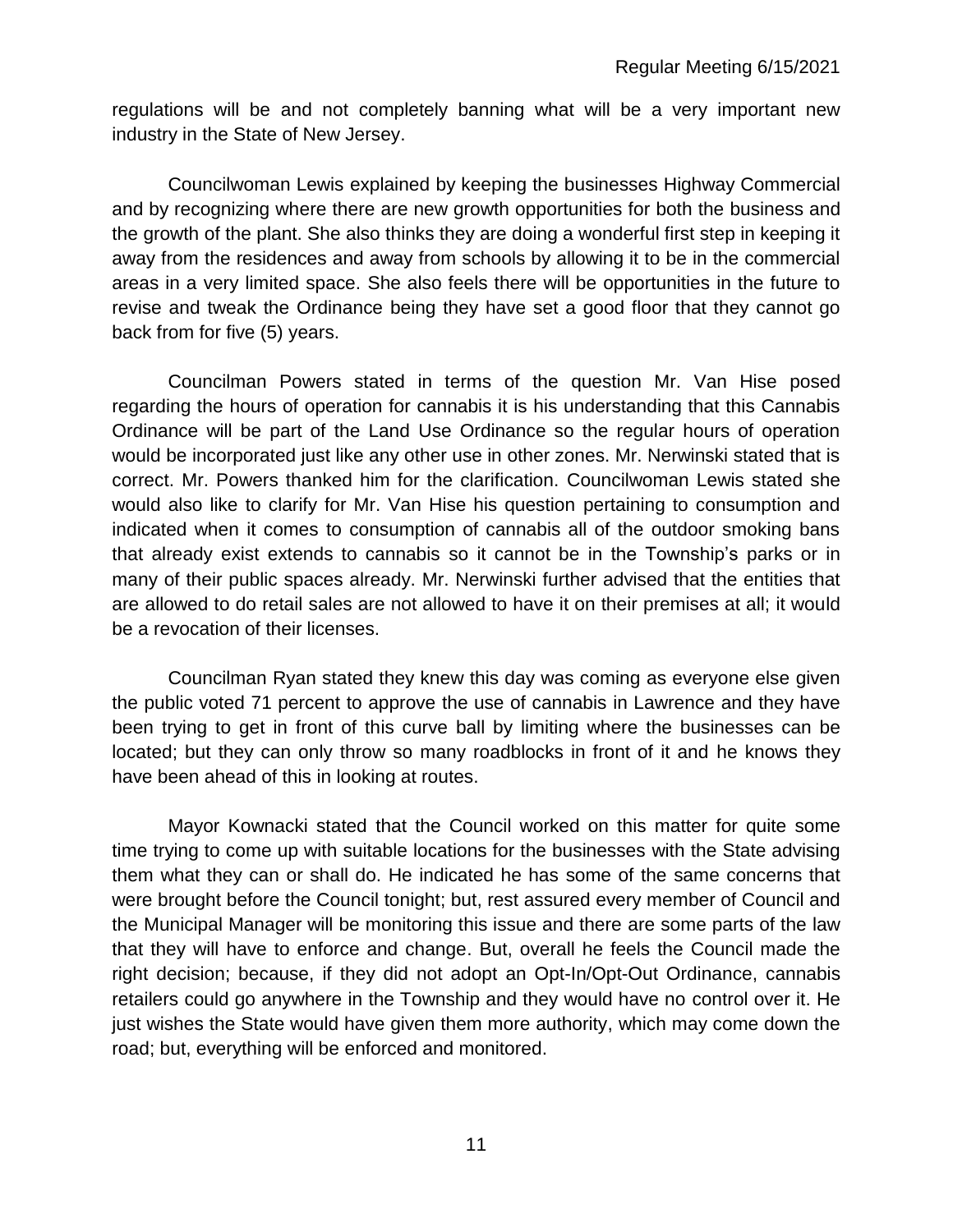Councilman Bobbitt stated change is a scary thing and this is something completely new to all of them. But, the Council is trying to do the Ordinance in the most responsible way, and indicated when he was Mayor, he was approached by many from the medicinal side of things so that is one of the reasons why the Council had conversations in the past and understands what would be the appropriate places for cannabis retailers in the Township. He will not repeat what everyone else has said because they all had valid points that do not need to be repeated; but, he appreciates all of their input and seeing everyone tonight.

The Ordinance No. 2400-21 was approved on the following roll call vote:

| <b>COUNCIL</b>     | <b>AYE</b> | <b>NAY</b> | <b>PRESENT</b> | <b>ABSENT</b> | <b>ABSTAIN</b> | <b>MOVE</b> | <b>SECOND</b> |
|--------------------|------------|------------|----------------|---------------|----------------|-------------|---------------|
| <b>Mr. Bobbitt</b> |            |            |                |               |                |             |               |
| <b>Ms. Lewis</b>   |            |            |                |               |                |             |               |
| <b>Mr. Powers</b>  |            |            |                |               |                |             | "             |
| Mr. Ryan           |            |            |                |               |                |             |               |
| Mavor Kownacki     |            |            |                |               |                |             |               |

---

### Adoption of Ordinances

Mayor Kownacki read by title, an ordinance entitled, "ORDINANCE AUTHORIZING THE PRIVATE SALE OF CERTAIN LANDS OF THE TOWNSHIP OF LAWRENCE, COUNTY OF MERCER, NOT NEEDED FOR PUBLIC USE"

Ordinance No. 2396-21

# ORDINANCE AUTHORIZING THE PRIVATE SALE OF CERTAIN LANDS OF THE TOWNSHIP OF LAWRENCE, COUNTY OF MERCER, NOT NEEDED FOR PUBLIC USE

WHEREAS, certain land as described hereafter more particularly as owned by the Township of Lawrence but not needed for public use, and said municipality desires to sell said land by private sale in accordance with N.J.S.A. 40A:12-12(b) and 40A:12- 13.2; and

WHEREAS, the Township Council of the Township of Lawrence hereby determines that the said sale is in each instance a parcel both less than the minimum size required for development and/or contains environmental restrictions that precludes development under the Land Use Ordinance, and without any capital improvements thereon, and must therefore be offered for purchase to the owner or owners of real property contiguous thereto on the basis of first refusal pursuant to N.J.S.A. 12-13.2;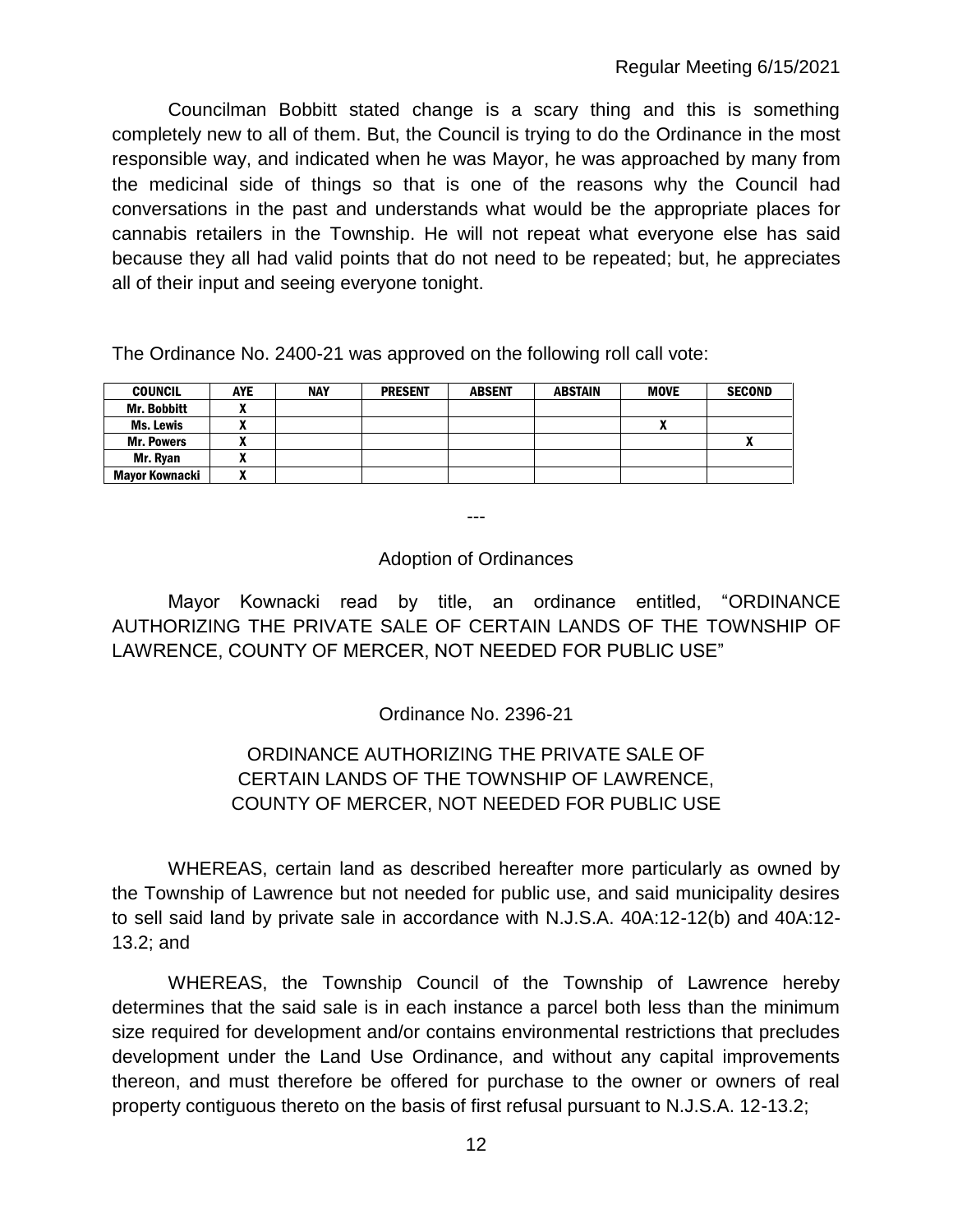NOW, THEREFORE, BE IT ORDAINED by the Township Council of the Township of Lawrence, County of Mercer, that:

(1) The Township Clerk is authorized, subject to the terms and conditions hereafter set forth, to offer for private sale pursuant to N.J.S.A. 40A:12-13(b) all of the Township's right, title and interest in and to the certain land at the assessed value, hereby determined to be the fair market value thereof, to the owner or owners of real property contiguous thereto, as per the attached list.

(2) This Ordinance shall be published twice in a newspaper approved for legal publications, once not less than seven (7) days prior to the public hearing thereof in accordance with law applicable to the adoption of ordinances generally, and a second time within five (5) days after adoption hereof, at which time it shall also be posted on the bulletin board in Town Hall of the Township of Lawrence and remain so posted for at least twenty (20) days thereafter. Sworn proof of such publication shall be field by the Township Clerk with the Director of the State Division of Local Government Services in the Department of Community Affairs.

(3) Offers by such contiguous owner(s) to purchase the said contiguous parcel may be made in writing addressed to the Township Manager, Township of Lawrence, 2207 Lawrence Road, Lawrence Township NJ 08648, for a period of twenty (20) days following the second advertisement hereof. The Township reserves the right to reject all bids in each instance where the highest bid is not accepted, and to re-advertise the parcel concerned for public sale following reconsideration within thirty (30) days of the date of adoption of this ordinance.

(4) In the event that more than one bid is received for the parcel from multiple contiguous owners thereof, only the highest such bid will be considered for acceptance or rejection.

(5) The conveyance of any such parcel to any successful bidder shall be for the total parcel without the subdivision of or sale of a portion thereof, shall be by standard municipal Bargain and Sale Deed without covenants of the Grantor, subject to any statement or facts which an accurate survey would show, subject to all covenants, conditions, easements, liens and restrictions of record, as well as applicable ordinances of the Township of Lawrence shall be without obligation of the Township of Lawrence to provide access, public private, or any improvements thereon or thereto, with all sales being "as is" without any representation whatever as to character, quality or condition or otherwise, bidder being deemed to have inspected the premises bid upon and waived any objections to the conditions thereon.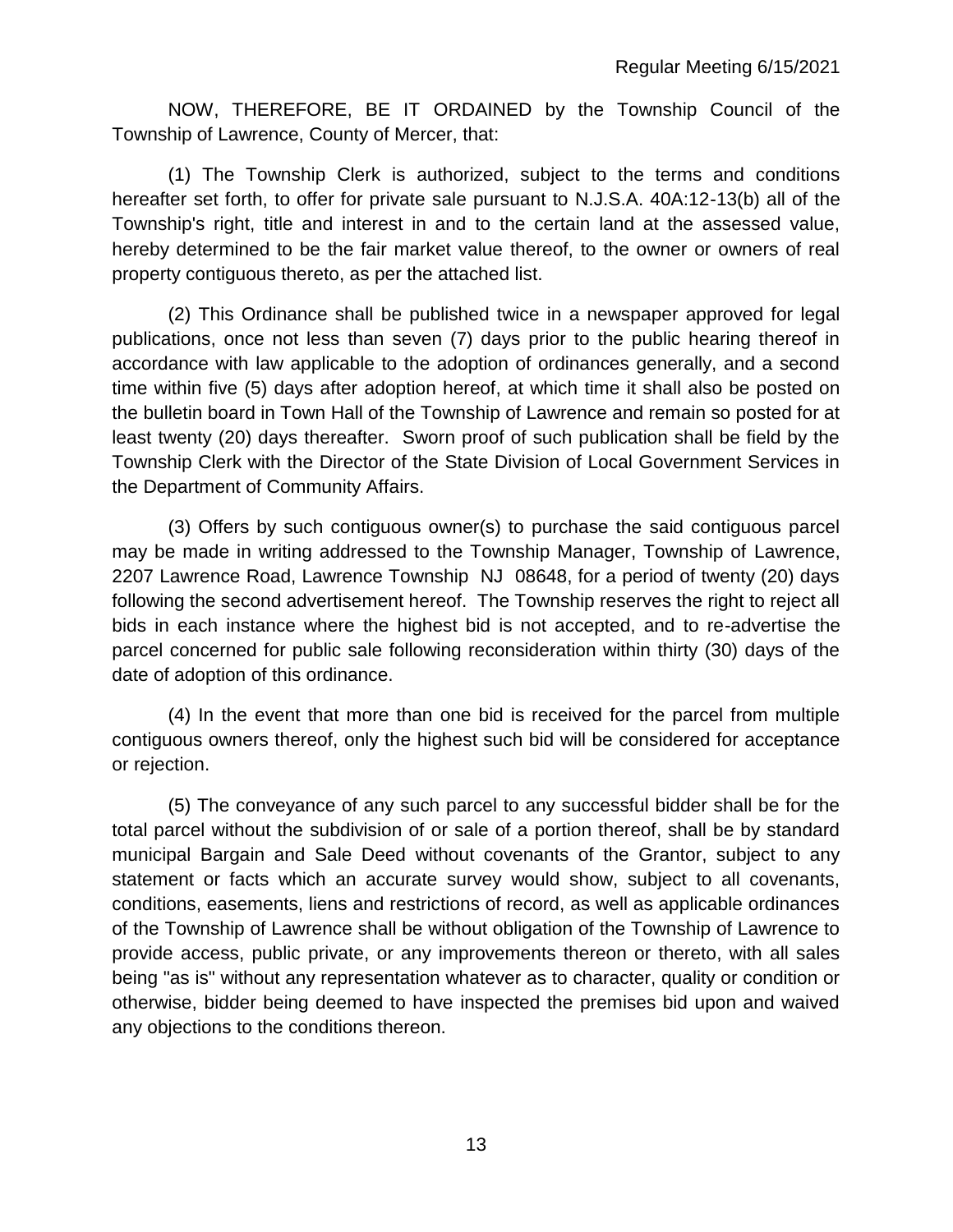(6) The parcel to be conveyed shall be deemed to merge and become one parcel for all purposes, including taxation and land use control, with the adjacent parcel owned by the successful bidder. In the event the successful bidder is the owner of more than one adjacent lot, the successful bidder shall be entitled to designate which of the adjacent parcels shall be consolidation with the subject property. The deed of conveyance shall contain a restriction governing the subject property that neither it nor the property with which it is consolidated shall thereafter be subdivided or, without subdivision, utilized for the construction of an additional dwelling or other structure other than an accessory building (e.g., a storage shed), if otherwise permissible. The property offered hereunder shall not be utilized by the successful bidder to support an application for relief from prevailing land use restrictions (e.g., single-family residential vs. multi-family residential), other than bulk restrictions (e.g., set back requirements for structures otherwise permitted) which, by reason of the size of the previously owned property, would not reasonably qualify for consideration by the Planning Board or Zoning Board for a variance absent the additional property purchased hereunder.

(7) The acceptance of any bid by the Township shall be subject to receipt within ten (10) days of such acceptance of a certified deposit check of the bidder (or cashier's check) in the amount of ten percent (10%) of the accepted bid price, which shall be nonrefundable, the balance to be paid not later than ninety (90) days from the date of bid, again by certified or cashier's check, at which time title shall be conveyed to bidder by the Township and the Deed delivered therefore by the Township. Concurrently, with payment of the ten percent (10%) deposit, bidder shall execute an agreement to accept the terms and conditions of sale set forth herein on a form to be prescribed by the Township.

(8) In the event the bidder should for any reason not pay the balance due as above provided, the Township reserves the right to cancel the sale and retain the ten percent (10%) deposit as liquidated damages for non-performance. In the event title is not insurable by the bidder at prevailing rates by a reputable title insurance company, bidder's sole remedy shall be to give written notice of cancellation of the bid to the Township within ninety (90) days of the date of bid. The Township shall refund the deposit, and there shall be no further obligation by either party to the other respecting said bid or any obligations created by the giving or acceptance of said bid.

(9) In addition to the bid amount, made in accordance with the process outlined above, the Bidder must pay the Township \$500.00 for legal fees and other costs necessary for the property transfer, said cost to be paid prior to title conveyance.

(10) All ordinance or provisions thereof conflicting or inconsistent with the provisions of this ordinance be and the same are hereby repealed to the extent of such conflict or inconsistency.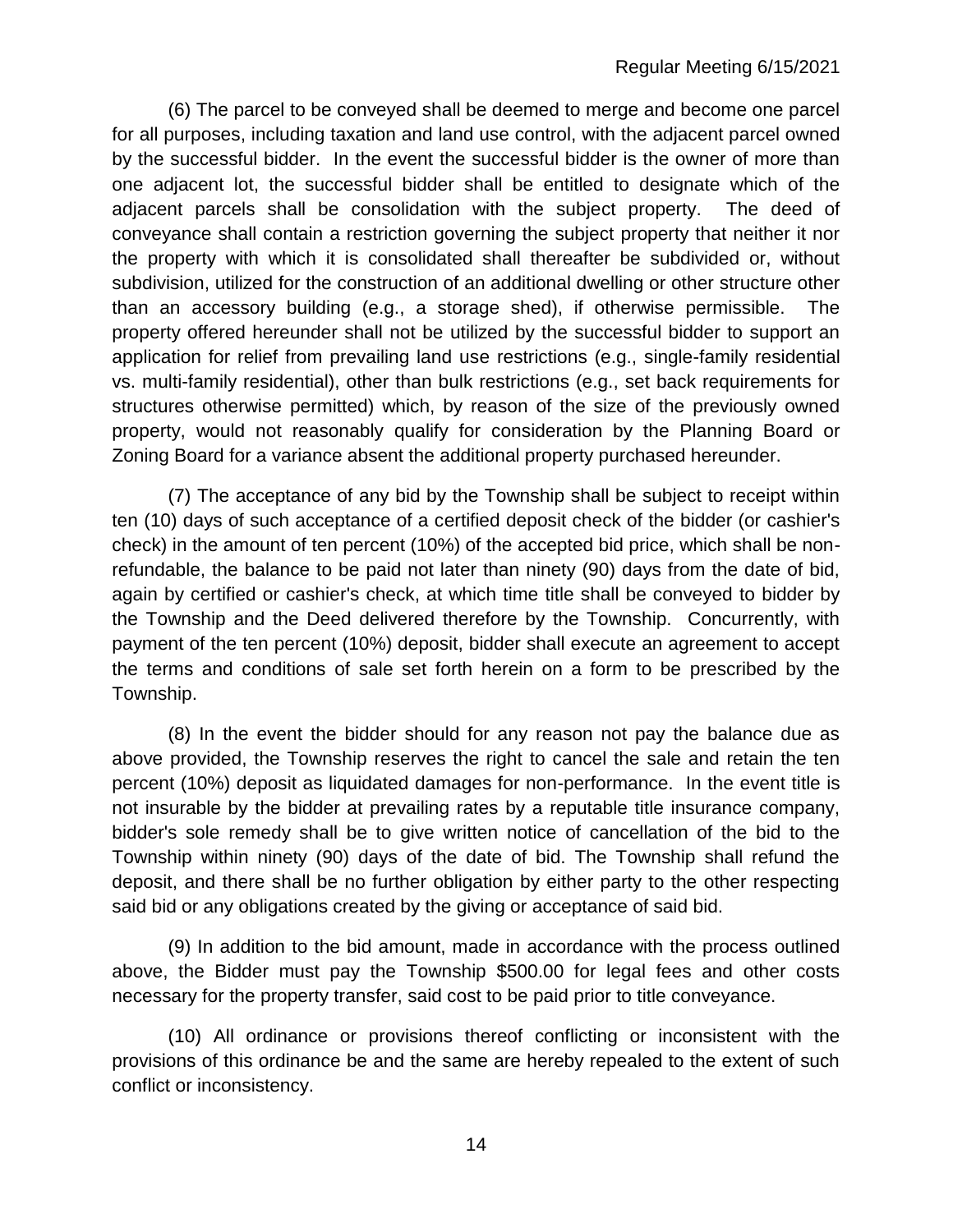(11) If any section or provision of this ordinance shall be adjudged invalid, such determination shall not affect the remaining provisions hereof, which shall remain in full force and effect.

(12) This ordinance shall take effect after adoption and final publication in accordance with law.

Adopted: June 15, 2021

#### **TOWNSHIP OWNED PROPERTIES**

| <b>PARCEL</b> | <b>ADDRESS</b>   | <b>BLOCK</b> | LOT | <b>ASSESSMENT</b> | <b>LOT SIZE</b> |
|---------------|------------------|--------------|-----|-------------------|-----------------|
|               | Lawn Park Avenue | 1304         |     | \$375             | $2.100$ sf      |
| າ             | Lawn Park Avenue | 1304         |     | \$750             | 8.400 sf        |

The Ordinance was adopted after the public hearing thereon, on the following roll call vote:

| <b>COUNCIL</b>     | <b>AYE</b> | <b>NAY</b> | <b>PRESENT</b> | <b>ABSENT</b> | <b>ABSTAIN</b> | <b>MOVE</b> | <b>SECOND</b> |
|--------------------|------------|------------|----------------|---------------|----------------|-------------|---------------|
| <b>Mr. Bobbitt</b> | ~          |            |                |               |                |             |               |
| <b>Ms. Lewis</b>   |            |            |                |               |                | ^           |               |
| <b>Mr. Powers</b>  | ~          |            |                |               |                |             |               |
| Mr. Rvan           |            |            |                |               |                |             |               |
| Mayor Kownacki     | -          |            |                |               |                |             |               |

## Mayor Kownacki read by title, an ordinance entitled, "AN ORDINANCE AMENDING ORDINANCE NO. 2388-21 ESTABLISHING PROVISIONS GOVERNING SPECIAL DUTY ASSIGNMENTS FOR POLICE OFFICERS"

 $\sim\sim\sim$ 

Ordinance No. 2397-21

### AN ORDINANCE AMENDING ORDINANCE NO. 2388-21 ESTABLISHING PROVISIONS GOVERNING SPECIAL DUTY ASSIGNMENTS FOR POLICE OFFICERS

Section I

Section 2-65 Manual of Police Discipline, Practices, etc.

A. Subject to the approval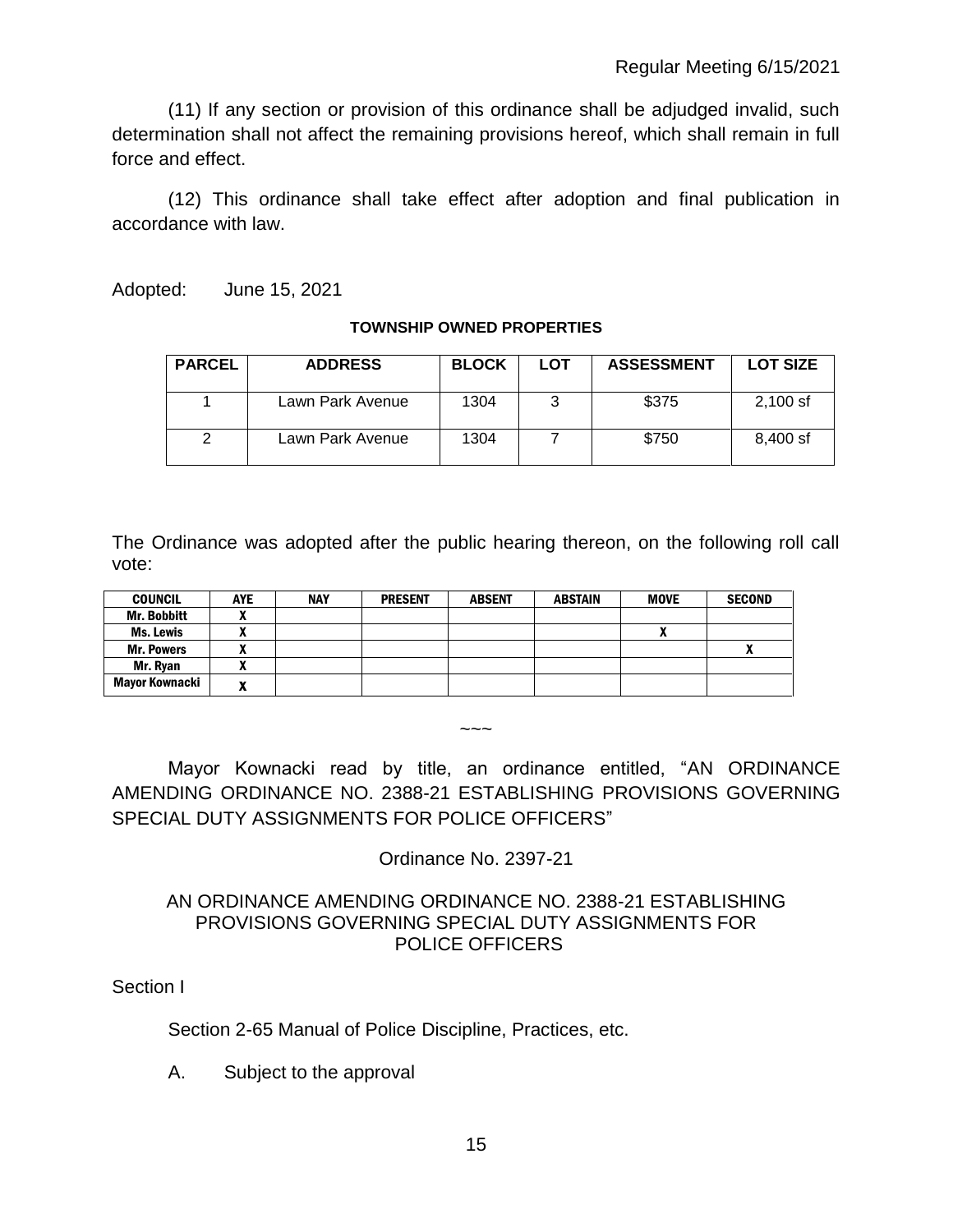- B. Special duty assignments for police officers are governed as follows:
	- 1. Purpose

For the convenience of those persons and entities which utilize the services of off-duty police officers and to authorize the special duty employment of Township police while off-duty, the Township hereby establishes a policy regarding the use of said officers.

- a. Sworn officers of the Police Department shall be permitted to acceptpolice related employment for private employers only during off-duty hours and at such times as will not interfere with the efficient performance of regularly scheduled or emergency duty for the Township.
- b. Any person or entity wishing to employ a special duty police officer shall first obtain the approval of the Chief of Police (or designee), which approval shall be granted if in the opinion of the Chief, such employment would not be inconsistent with the efficient functioning and good reputation of the Police Department and would not unreasonably endanger or threaten the safety of the employee or employees who are to perform the work.
- 2. Administration by a 3<sup>rd</sup> Party Police Special Duty Detail Management System Company.

When the Township contracts with a 3<sup>rd</sup> Party Police Special Duty Detail Management System Company, Section 1. (3), Section 1.(4) and Section 1.(11) is deferred until the  $3<sup>rd</sup>$  Party Police Special Duty Detail Management System Company has expired or is terminated. Payments for Police Special Duty Detail will be made pursuant to the contract in force.

- 3. Escrow Accounts
	- a. Any person or entity requesting the services of a special duty police officer shall estimate the number of hours such services are required, which estimate shall be approved by the Chief of Police, and shall establish an escrow account with the Chief Financial Officer of the Township by depositing an amount sufficient to cover the rates of Compensation and administrative fees set forth in Subsection 8 for the total estimated hours of service.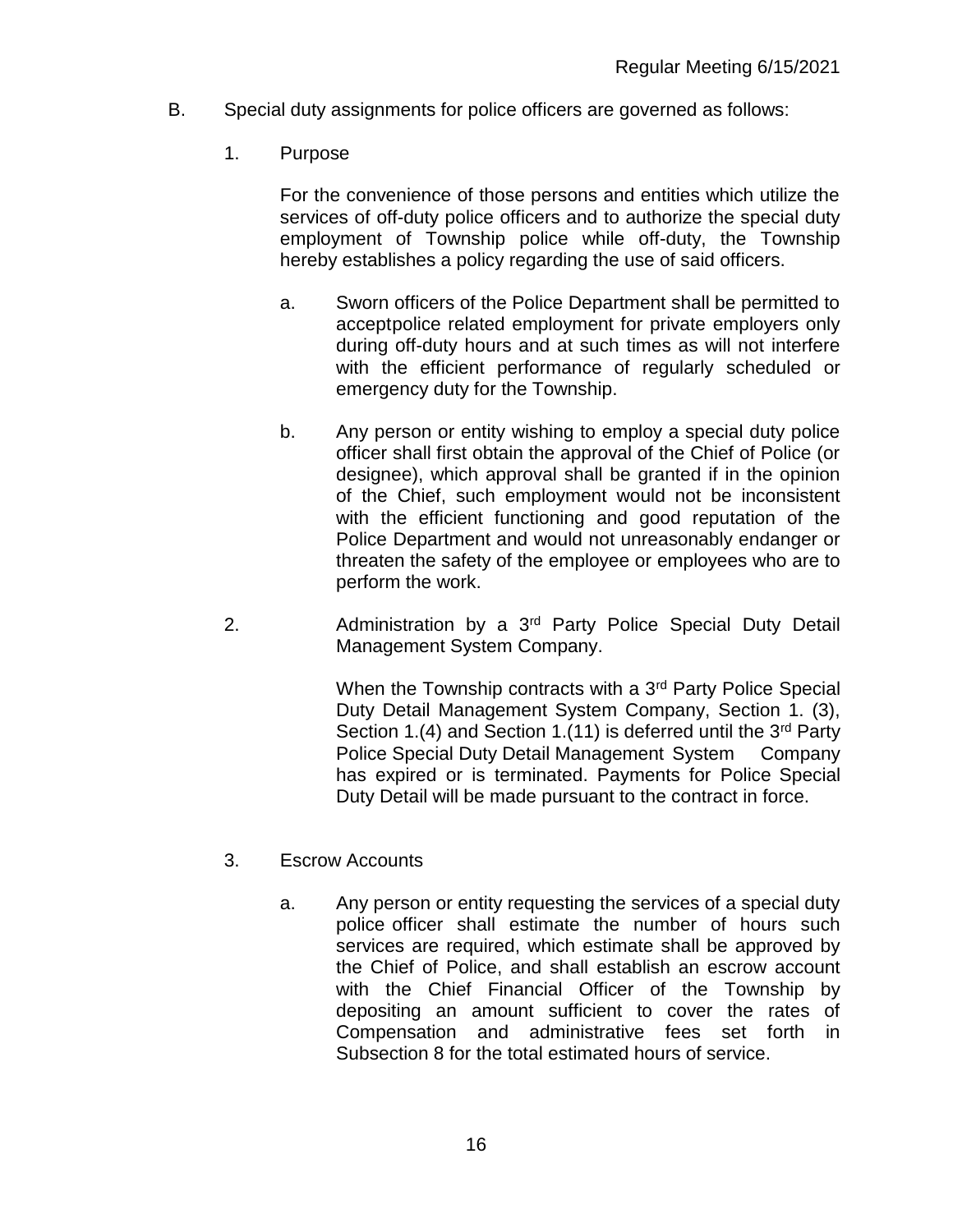- b. Prior to posting any request for services of special duty police officers the Chief of Police or his designee shall verify that the balance in the escrow account of the person or entity requesting services is sufficient to cover the compensation and fees for the number of hours specified in the request for services. The Chief of Police shall not post nor offer a request for services from any person or entity unless all fees and compensation required in the manner described above have been deposited with the Chief Financial Officer. No officer shall provide any services for more hours than are specified in the request for services.
- c. In the event the funds in said escrow account become depleted, services of off-duty employees shall cease and requests for further or future services shall not be performed or posted until additional funds have been deposited in the escrow account in the manner prescribed above.
- d. The person or entity requesting such services shall be responsible for ensuring that sufficient funds remain in the escrow account in order to avoid any interruption of services.
- e. Failure to pay. In the event the person or entity contracting for such services should fail to pay any balance due for services performed by the members of the Lawrence Township Police Department, such failure shall be deemed a violation of this Ordinance and subject the person or entity to the violations and penalties set forth below.
- f. Exemption. All public utility companies that are under the jurisdiction of and regulated by the New Jersey Board of Public Utilities are exempt from the provisions set forth in this section requiring advance payment to the escrow account, provided however, that there are no amounts previously due that are outstanding prior to any officer engaging in any further special duty assignments.
- g. The Township may choose to utilize a secondary service to administrate and perform the above actions related to the special duty employment process. These actions include but are not limited to: communicating with said person or company to schedule extra duty assignments; scheduling the officers for said assignments; invoicing person or entity and receiving escrow and/or payments from person or entity in a manner set forth by he secondary service provider. The secondary service provider may charge an additional fee for services that are above and in addition to the fee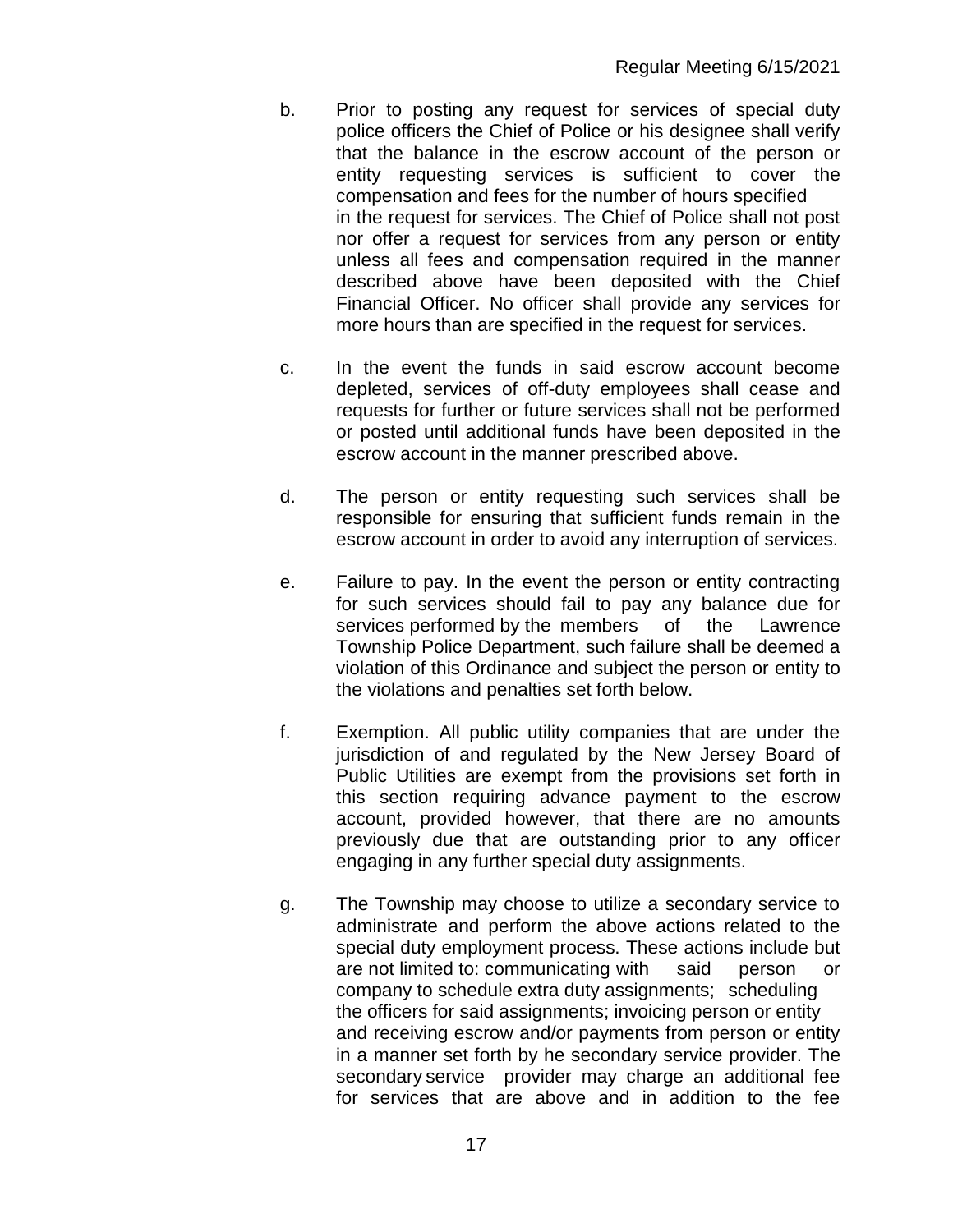structure stated above and utilize business type collection rules as set forth in the contract/agreement between the Township and the secondary service provider.

- h. The secondary service provider will reimburse the Township via ACH or other funds transfer methods, according to the fees set forth in this Ordinance, due to the Township and Officer, in a timely manner, usually coinciding with payroll periods for the special duty assignment that the officers have performed or were scheduled for in that period, in accordance with the above listed rules of employment between the Township and person(s) or entity seeking services.
- 4. Requests for Service

All requests to the Township for the services of special duty police officers shall be forwarded to the Chief of Police or the secondary service provider for posting at least ten (10) days prior to the date that such services are required. Any employee assigned and working pursuant to this regulation shall be treated as an on-duty employee of the Township with the exception hat wages earned for outside employment shall not be applied toward pension benefits, shall not be considered overtime and shall be paid at a rate of pay as described in Subsection 9.

- a. The Chief of Police will be responsible for scheduling employees who will be assigned to special duty work as described herein.
- b. The Chief of Police may establish a limit on assignments per officer to ensure that special duty work does not impair an officer's ability to perform during regularly-scheduled tours of duty.
- c. The Chief of Police shall determine if a Township vehicle is required for the special duty assignment and shall assign a vehicle in such cases as he deems necessary. A vehicle fee will be charged to the person or entity for the use of such vehicle (d). The vehicle fee will be charged at a rate as described in Subsection 9. No administrative fee will be added to the hourly vehicle rate.
- d. All police services within the Township shall be delivered by officers from the Lawrence Township Police Department. If the Chief of Police determines that the demand cannot be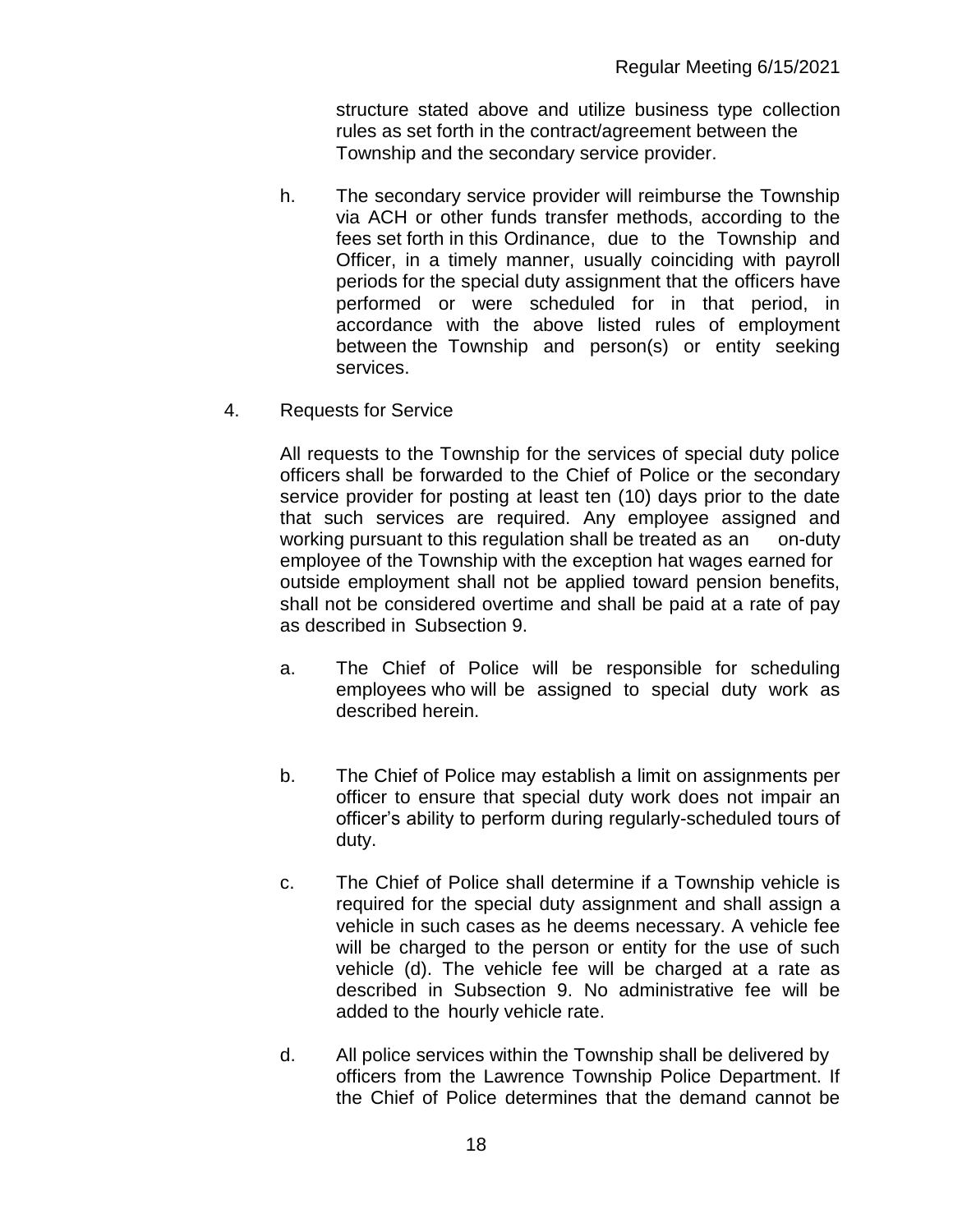met by the Lawrence Township Police Department he may request additional law enforcement officers from outside agencies.

### 5. Special Duty Assignments Voluntary

The work to be performed shall be considered a special duty assignment from independent contractors and will not be considered a direct assignment. The taking of any special duty assignments shall be on a voluntary basis in accordance with a fair and reasonable system established and administered by the Chief of Police or the contracted 3<sup>rd</sup> Party Police Special Duty Detail Management System Company. Any employee of the Township assigned and working pursuant to this regulation shall be treated as an on-duty employee of the Township with the exception that wages earned for outside employment shall not be applied toward pension benefits, shall not be considered overtime and shall be paid at a rate of pay as described in Subsection 9.

The Township reserves the right to assign an on-duty employee to fill a special duty assignment that cannot be filled in such cases where the Chief of Police deems such action to be in the best interest of the Township. In such cases, the Township shall first have posted such assignment without attaining a qualified employee. Should an employee be assigned on-duty, the employee Shall receive his/her regular rate of compensation for the assignment. The Township shall retain the right to bill for such an assignment.

6. Cancelation of Assignment

If an outside employment is canceled within twenty-four (24) hours, the officer will be paid a four (4) hour minimum at the appropriate rate.

7. Chief's Order to Vacate Assignment

The Chief of Police has the authority to order any employee to vacate or terminate any special duty assignment in response to emergency situations or whenever the assignment creates an unacceptable risk to health, safety and/or welfare of the employee and/or the public in the sole determination and discretion of the Chief of Police. The contractor shall not be responsible for any compensation for the time that the employee is away from the special duty assignment and shall have no claim for costs or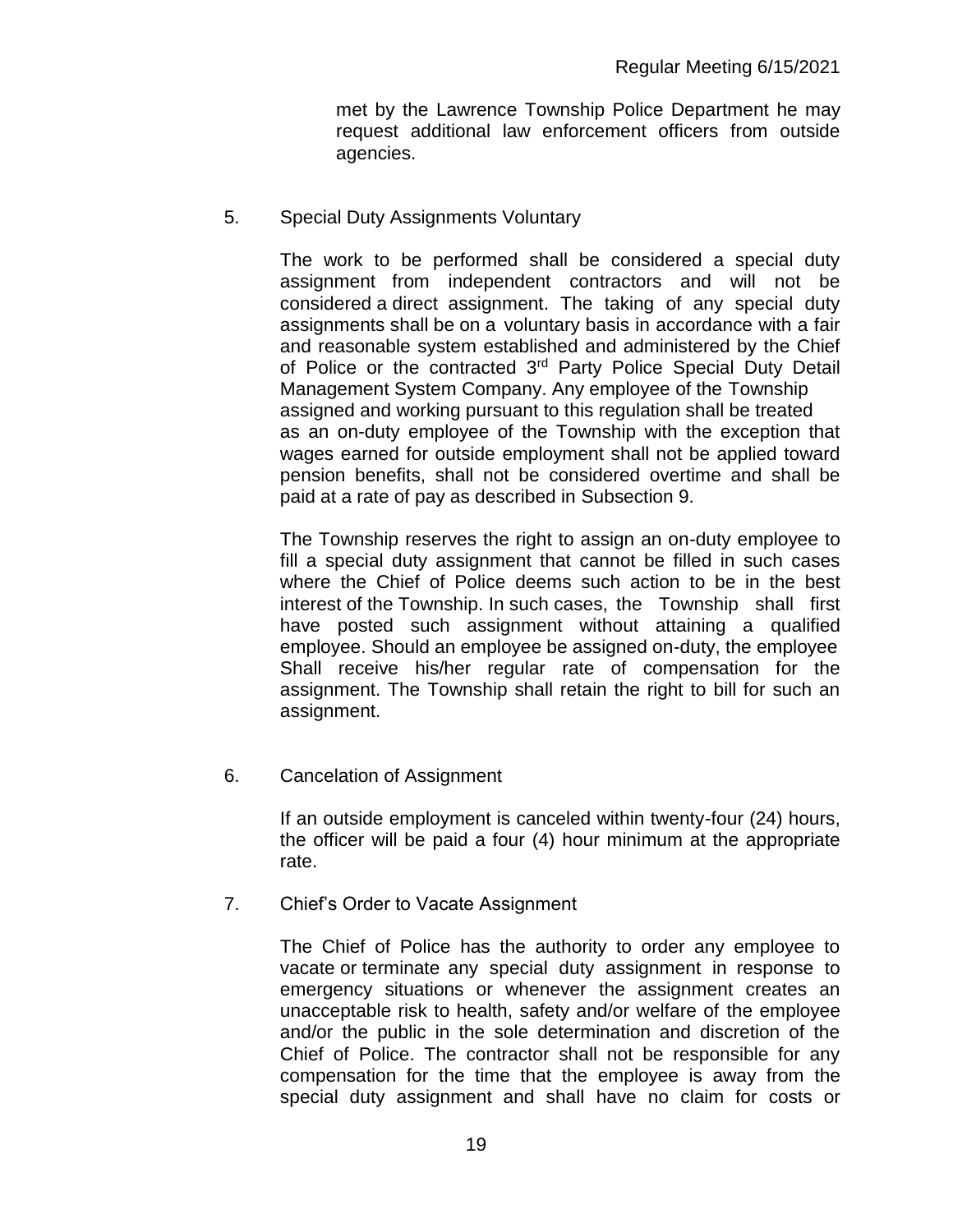damages against the Township, the Chief of Police or the employee arising from the termination of special duty assignment other than the prorated return of any costs prepaid to the Township.

8. Township to Provide Insurance Coverage

The Township shall be responsible to provide all necessary insurance coverage, as required by law, including, but not limited to, workers' compensation, public liability, and claims for damage, for personal injury including death or damage to property which may arise as a result of the Township's performance under the contract. The Township may, however, discipline or remove any employee from eligibility for special duty assignments if, in the opinion of the Chief of Police, his/her job performance or actions place the Township in a position that may result in a claim for liability.

9. Rates of Compensation; Administrative Fee; Payment for Services

Rate of compensation for contracting the services of special duty police officers shall be established as described herein:

Rates of Compensation; Administrative Fee; Payment for Services (hourly rates)

| School                                        | \$50.00  |
|-----------------------------------------------|----------|
| Non-Profit                                    | \$50.00  |
| Ewing Lawrence Sewerage Authority (ELSA)      | \$50.00  |
| 3rd Party/Traffic                             | \$85.00  |
| Holiday (observed)/Sunday (3rd Party/Traffic) | \$100.00 |
| Emergency (less than 24-hour notice)          | \$100.00 |
| <b>Marked Patrol Vehicle</b>                  | \$28.00  |
| Administrative Fee Per Officer Hour           | \$5.00   |

10. Length of Assignment

The minimum payment for any assignment shall be four (4) hours ` at the appropriate rate described above.

11. Emergent Circumstances

Nothing contained herein shall prohibit special duty assignments where emergent conditions make compliance with one or more provision of this Ordinance infeasible.

a. Where emergent circumstances result in a request for a special duty assignment, the Chief Financial Officer may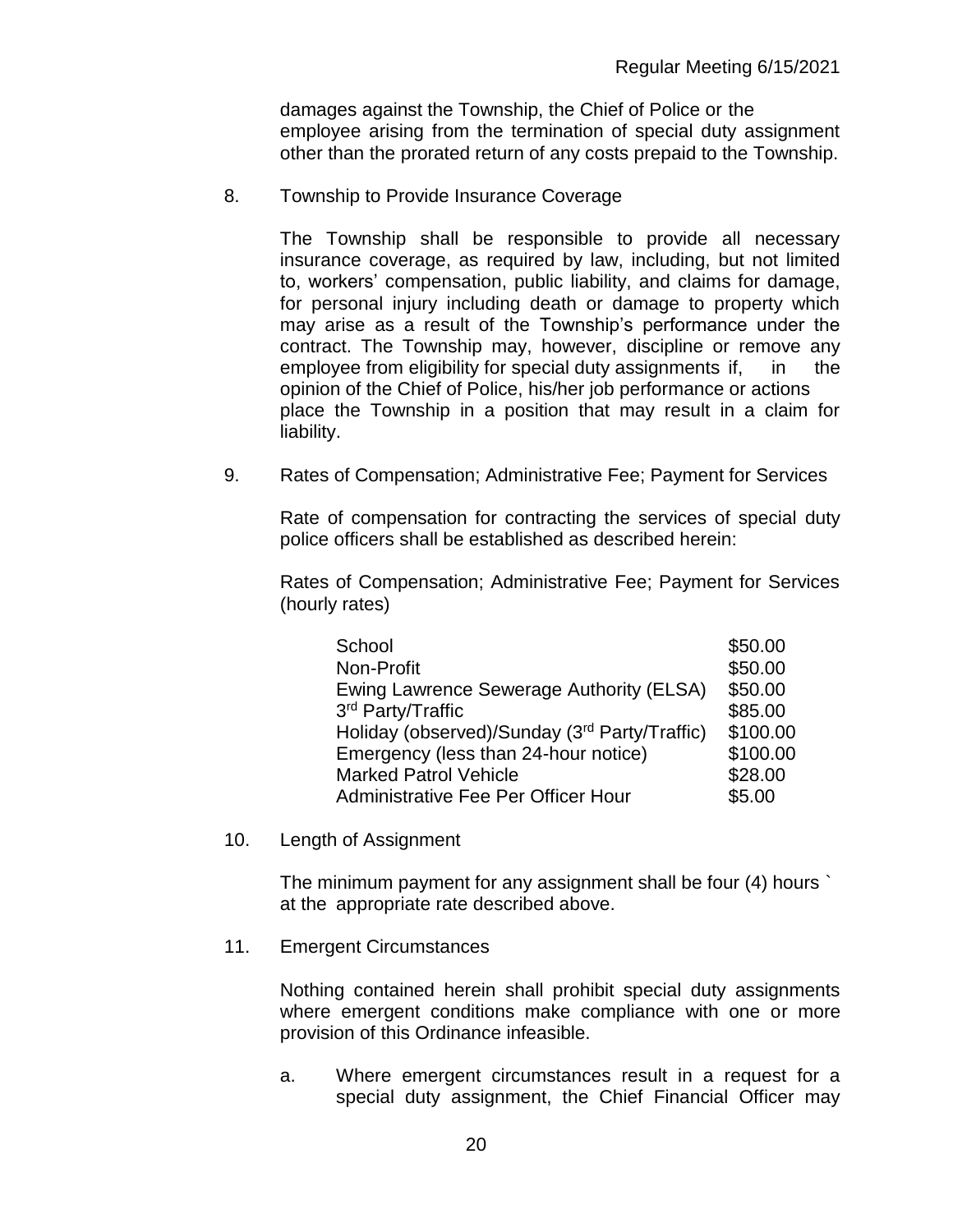waive the requirement of an escrow deposit as provided for in Section 1. Paragraph B. 2 Administration by a  $3<sup>rd</sup>$  Party Police Special Duty Detail Management System Company' and Section 1 paragraph B.3.a 'Escrow Accounts'.

- b. In emergent circumstances the Chief of Police may authorize a special assignment with less than the ten (10) day posting requirement provided for in paragraph B.4 'Requests for Service'.
- [c. In emergent circumstances where a special duty assignment is requested within 48 hours; but, more than 4 hours of the special duty assignment an additional cost of \$10.00 per hour will be added to the officer's rate. Requests within 4 hour of the special duty assignment an additional cost of \$25.00 per hour will be added to the officer's rate. The additional cost will assist in obtaining coverage during the late or emergent request for police services.]
- 12. Violations and Penalties

Unless another penalty is provided by New Jersey Statute, every person, entity, contractor or utility convicted of a violation of a provision of this Chapter shall be subject to a fine of not less that \$250 or more than \$1,000. This fine is in addition to any outstanding funds owed to the Township or secondary service provider regarding services performed by the Lawrence Township Police Department.

Section II. Repealer

This Ordinance repeals and replaces Ordinance No. 2281-17 in its entirety as well as all ordinances or parts of same that are inconsistent with any provisions of this Ordinance.

Section III. Severability

If any section, paragraph, sentence, clause or phrase of this Ordinance shall be declared invalid for any reason, the remaining portions of said Ordinance shall not be affected thereby and shall remain in full force and effect.

Section IV. Effective Date

This Ordinance shall take effect twenty (20) days after adoption thereof.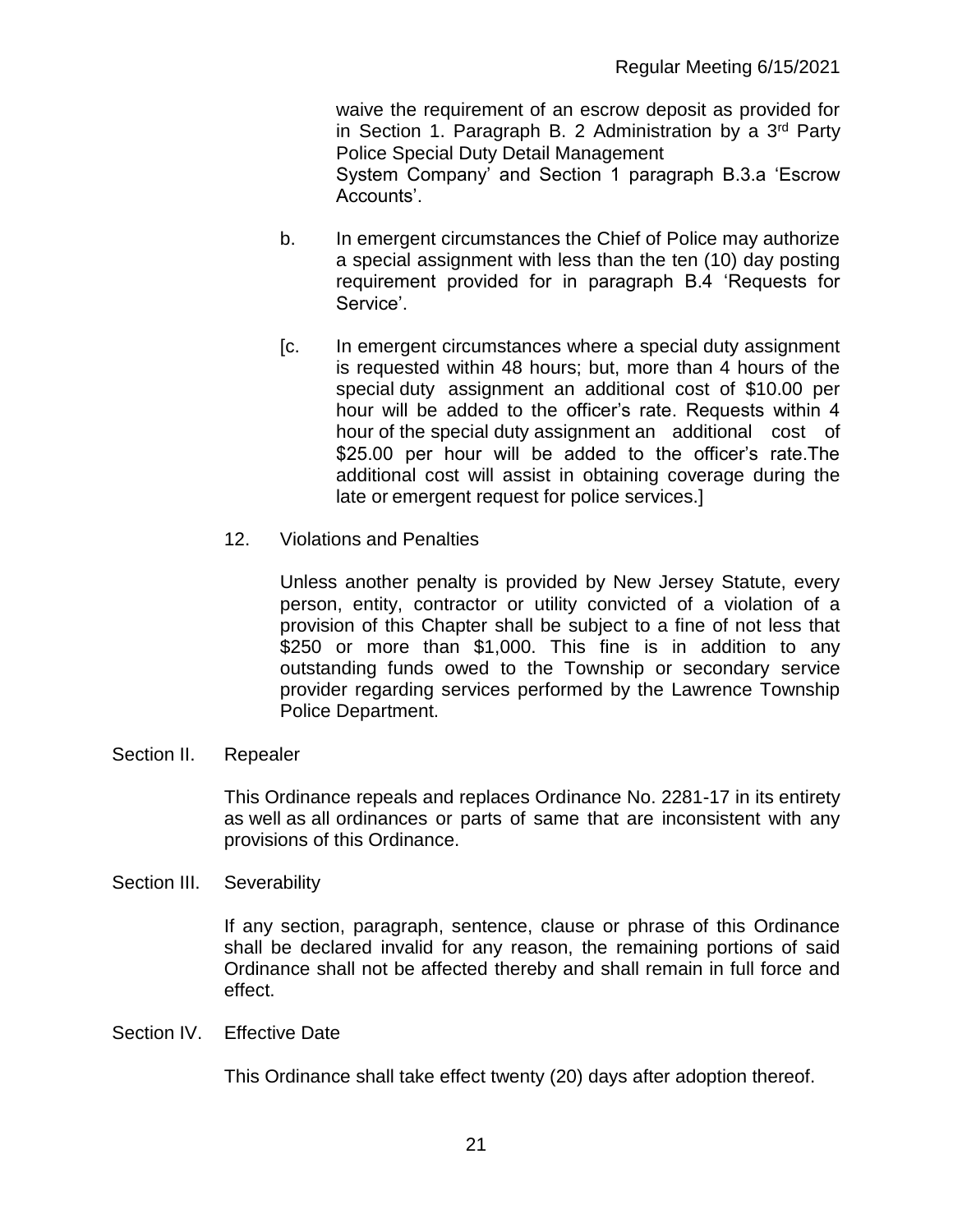### [ ] Indicate deletions

Adopted: June 15, 2021

The Ordinance was adopted after the public hearing thereon, on the following roll call vote:

| <b>COUNCIL</b>     | <b>AYE</b> | <b>NAY</b> | <b>PRESENT</b> | <b>ABSENT</b> | <b>ABSTAIN</b> | <b>MOVE</b> | <b>SECOND</b> |
|--------------------|------------|------------|----------------|---------------|----------------|-------------|---------------|
| <b>Mr. Bobbitt</b> |            |            |                |               |                |             |               |
| Ms. Lewis          |            |            |                |               |                | "           |               |
| <b>Mr. Powers</b>  | n          |            |                |               |                |             |               |
| Mr. Rvan           |            |            |                |               |                |             |               |
| Mayor Kownacki     | n          |            |                |               |                |             |               |

### **Manager's Report –**

Mr. Nerwinski submitted invoice listings for the month of June 2021 in the amount of \$1,217,240.38.

---

---

There was no Manager's report.

### **Attorney's Report –**

Mr. Roskos stated that they had a Case Management Conference in the Trenton Water Works litigation and it seems as if the Department of Environmental Protection (DEP) and the City of Trenton met several times and they are still not in accord as to what the penalty should be for City's failure to replace the lead lines as previous agreed. Counsel for the City of Trenton and Counsel for the Department of Environmental Protection stated that they are hopeful that something will be worked out in the next 35 to 45 days. In addition, he took the opportunity to inform the Judge that Lawrence Township has done some inspections of their fire hydrants and has determined that a significant number of them are not fully operable as they had the instance where there was house fire and the hydrant did not work and indicated to the Court that this was a serious problem as they expect their water utility to provide fire protection not just potable water. He also indicated that Lawrence Township would be amending their Complaint to bring those claims to the Court and the Municipal Manager has been working with him in doing a census so they can have a more complete record; but, he thinks it is fair to say there is a significant number of hydrants that need to be remedied by Trenton Water Works. They will formally be bringing to the Courts attention in the next few weeks.

---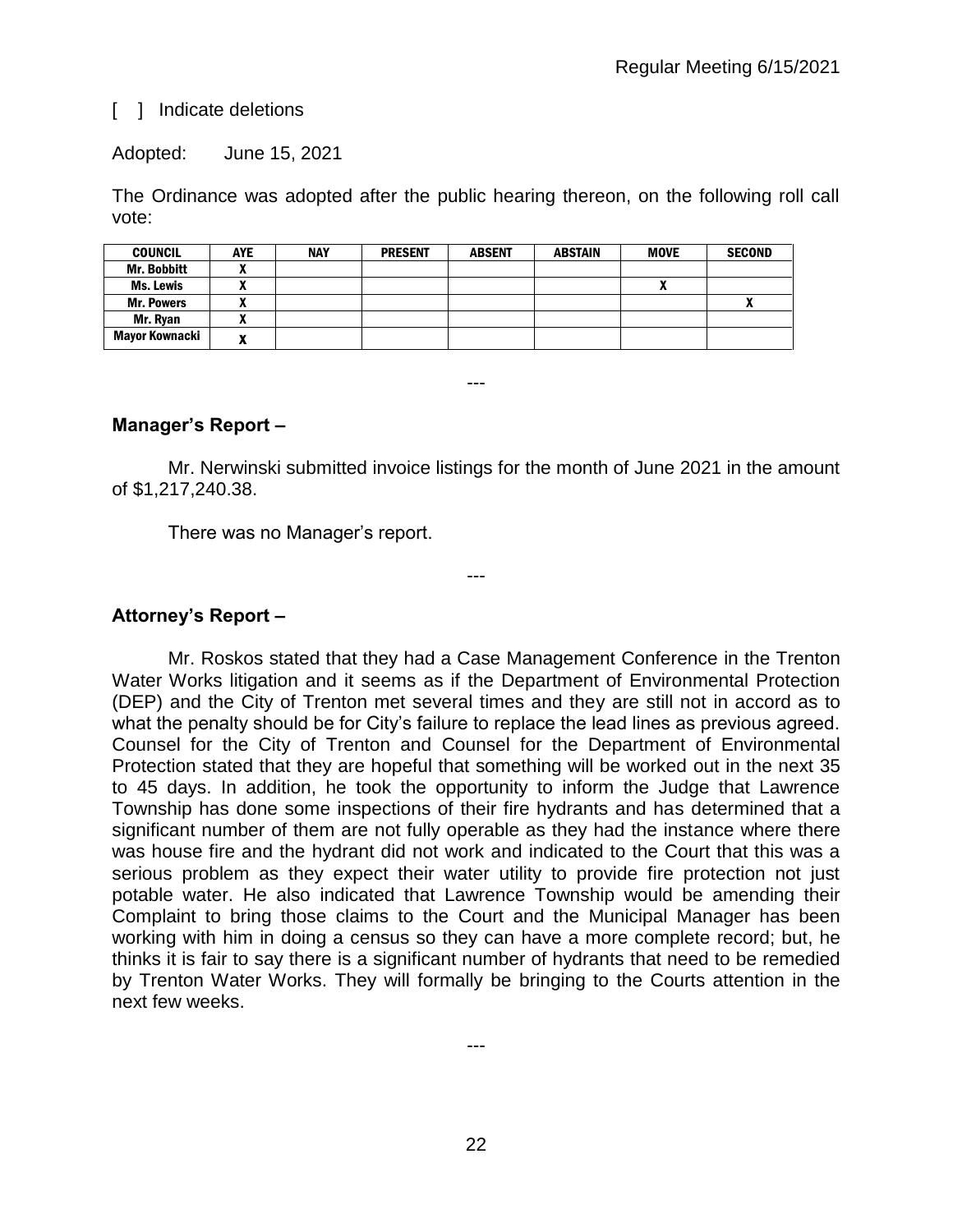### **Clerk's Report –**

Ms. Norcia reminded everyone that their 2021 Annual Financial Disclosure Statement needs to be filed if they have not already done so.

---

---

### **Unfinished Business –**

There was no unfinished business.

### **New Business –**

Councilman Ryan stated he has some business he would like to bring up regarding the Human Relations Committee and a name change, and indicated the name is old and antiquated and he would like to dissolve the Human Relations Committee and bring it up to date by naming it the Diversity and Equity Committee as he thinks it is more appropriate for today. As for the Committee members they would just have to send an email to the Municipal Clerk saying if they are still interested in remaining on the Committee and they would not have to fill out an application. He then asked for Council's support with regards to his proposal.

Councilman Powers asked if Councilman Ryan would consider naming it Inclusion, Diversity and Equity Committee. Councilman Ryan replied "yes" he thinks they should get it up to date with Diversity, Equity and Inclusion Committee which he thinks would be appropriate. Councilwoman Lewis asked if they were taking new applications. Mr. Ryan replied "yes" they could take new applications and the current members on the Committee just need to verify if they are still interested. Mr. Powers stated he thought they were talking about changing the name of the Advisory Committee being those members have appointed terms. Mr. Ryan advised that he would like to dissolve the Human Relations Committee right now and the members can reapply by email.

Mr. Roskos advised that is not the proper course of action, he would prefer that that the Council amends the name of the Human Relations Committee being the entity already exists and the Governing Body has already appointed members. Additionally, it might be appropriate for the members to be part of the discussion; but, tonight they are talking about the name change not the disbanding of a Committee that is part of their government.

Councilwoman Lewis stated she thinks it would be appropriate as they change the name to take a look at what the Committee is doing what the mission is and check back with the Committee members to see if they are still interested in fulfilling that mission.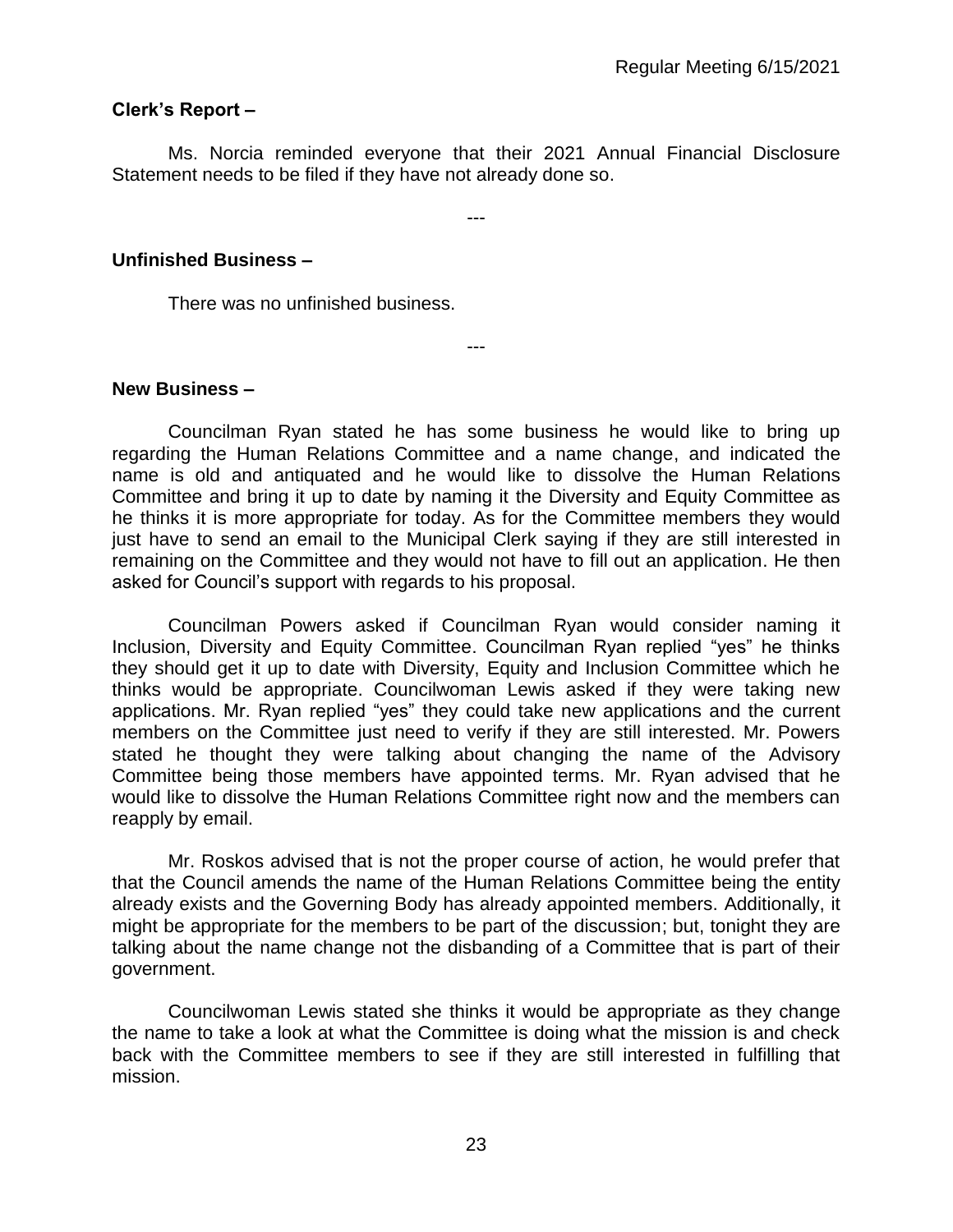Councilman Bobbitt stated he agrees with both Councilwoman Lewis and Councilman Powers comments regarding the mission and name change and giving existing members an option. Councilwoman Lewis noted that they have had some feedback with some of the members disagreeing with some pieces and not others, so they need to say what they are doing moving forward which will be useful in their decision-making process to stay on or resign.

Councilman Bobbitt asked if the Human Relations Committee met over the summer or do they take a break and will they be able to use this time to have this conversation. Councilman Ryan advised that they are supposed to be meeting tomorrow; but, for the last two meetings he has not been able to get on their Zoom and they are not returning any of his emails or calls which is a different issue that will be dealt with separately.

Mr. Roskos advised that this is an idea that was announced tonight that they will formally deal with at the next Council Meeting. The Municipal Clerk further advised that the matter must be heard at two meetings because it is an Ordinance they are changing. And, if they want to add a mission statement they can do so at the same time and suggested because it is a different type of title making it more inclusive they might want to include a Mission Statement.

Mayor Kownacki suggested that Councilman Ryan reach out to the Municipal Clerk and Township Attorney before moving forward with the changes. Councilman Bobbitt stated what the Municipal Clerk advised makes appropriates sense and it gives the Council time to process the change and introduce something at the next meeting and then have a second reading. Councilman Powers suggested they circulate the current Ordinance for the Human Relations Committee so they can as a Council, look at the Ordinance and see what needs to be tweaked which he feels will be helpful.

Councilwoman Lewis stated since they are on the subject and Mr. Roskos is present she would like to know if they have Committee members who are not being communicative with their Council Liaisons and are not conforming to the Open Public Meetings Act; a problem they have had before, and what recourse do they have to address that situation?

Mr. Roskos advised that they can take action for members who are not participating because they are not doing their job. However, this is the first of him hearing about this issue and requested that Councilman Ryan call him tomorrow and bring him up to speed because it sounds like they have a couple of problems. The first being the mission the Council would like to change for the Committee; and, the second being the Committee that sounds a little dysfunctional in the way it operates which is a separate issue he would like to discuss with Councilman Ryan.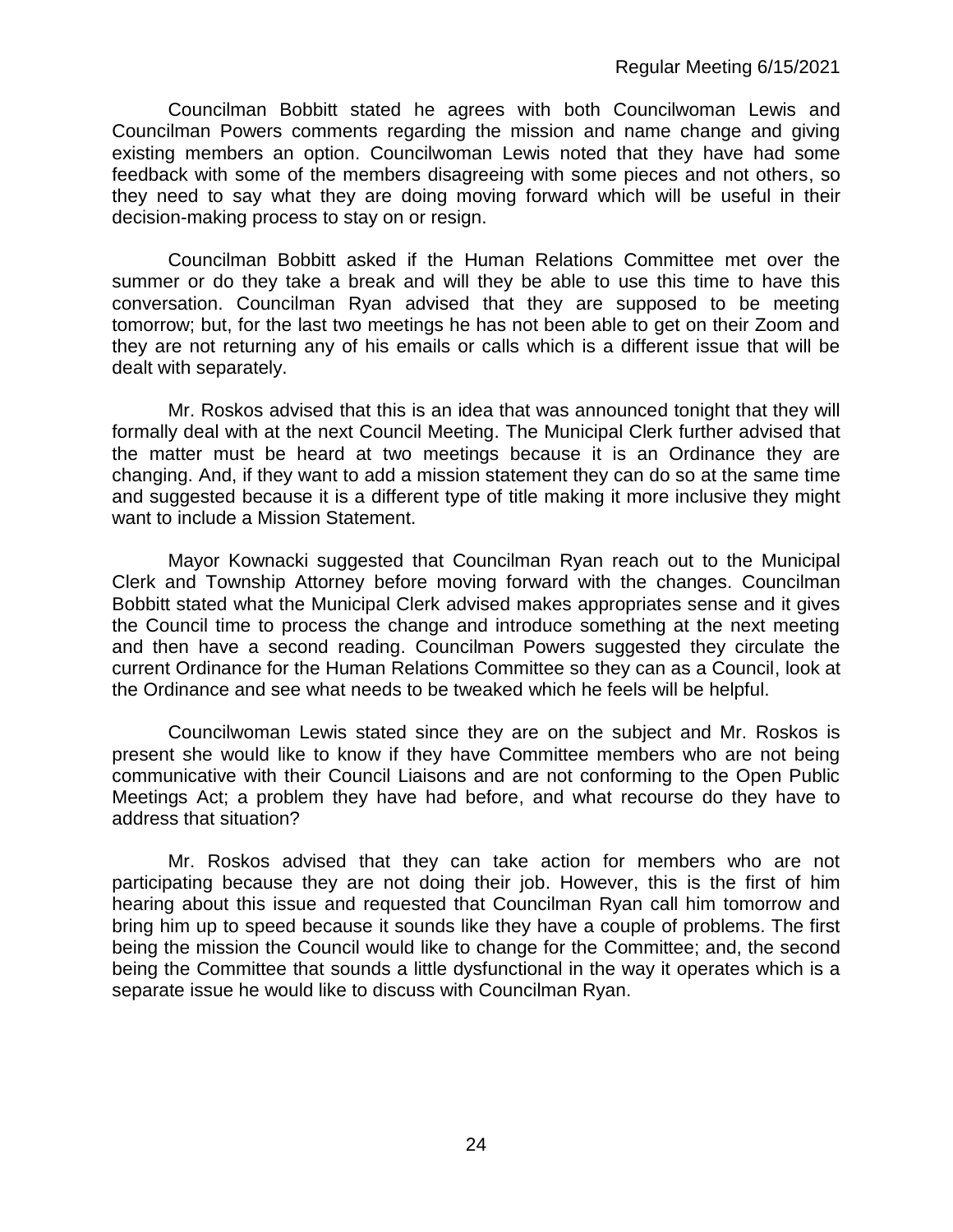Mr. Nerwinski noted that the Human Relations Committee is an Advisory Committee to the Council and if a Councilmember is being denied access to participate, he thinks he is well within his rights to request that the Committee come before Council to have a discussion to see what is going on and flush out the problem; and, the next meeting might be the right time to address the matter since they want to make changes to the name and mission of the Committee.

---

### **Public Participation (3-minute limitation per speaker)** –

There was no public participation.

#### **Resolutions**

---

Mr. Roskos stated for the benefit of the Council he would like to address the Resolutions related to the Mt. Laurel Settlement that were added to the Agenda. And indicated Resolution (18-H.11) that was already included in the Agenda packets revises the prior Resolution of need for the RPM Project that approved the 54 units, (1) being the Manager's apartment and the other (53) are affordable units. Resolution (18-H.19) that approves the Amendment of the Township's Agreement with the Fair Share Housing Center as it relates to the RPM site. Resolution (18-H.20) approves the Spending Plan Amendment that ties back with the RPM site which they agreed to augment what they were going to provide in terms of assistance and in return that project went down from 70 units to 53 affordable units. Resolution (18-H.21) that affirms the authority that the Council gave him at the May 4<sup>th</sup> closed session to formally approve a new phasing schedule for the JAS site, which is the Brandywine site, who explained to them how they were going to develop that site and Fair Share Housing and Judge Jacobson supported it. So, they are altering what is the typical COAH regulation to provide for somewhat of a delayed arrival of the units; but, then all of units before the 51<sup>st</sup> market unit are installed. And that is because those units are being built in separate buildings. So, it is his hope that on July 12<sup>th</sup> the Mt Laurel Settlement is finalized and they deal with this in 2025.

Resolution Nos. 196-21 (18-C.1) through 231-21 (18-H.21) with the exception of Resolution No. 227-21 (18-H.17) was approved by the following roll call vote:

| <b>COUNCIL</b>        | <b>AYE</b> | <b>NAY</b> | <b>PRESENT</b> | <b>ABSENT</b> | <b>ABSTAIN</b> | <b>MOVE</b>  | <b>SECOND</b> |
|-----------------------|------------|------------|----------------|---------------|----------------|--------------|---------------|
| <b>Mr. Bobbitt</b>    | ,,,        |            |                |               |                |              |               |
| Ms. Lewis             |            |            |                |               |                | $\mathbf{r}$ |               |
| <b>Mr. Powers</b>     |            |            |                |               |                |              | Δ             |
| Mr. Rvan              |            |            |                |               |                |              |               |
| <b>Mavor Kownacki</b> | ~          |            |                |               |                |              |               |

Cited Resolutions are spread in their entirety in the Resolution Books of the Township of Lawrence.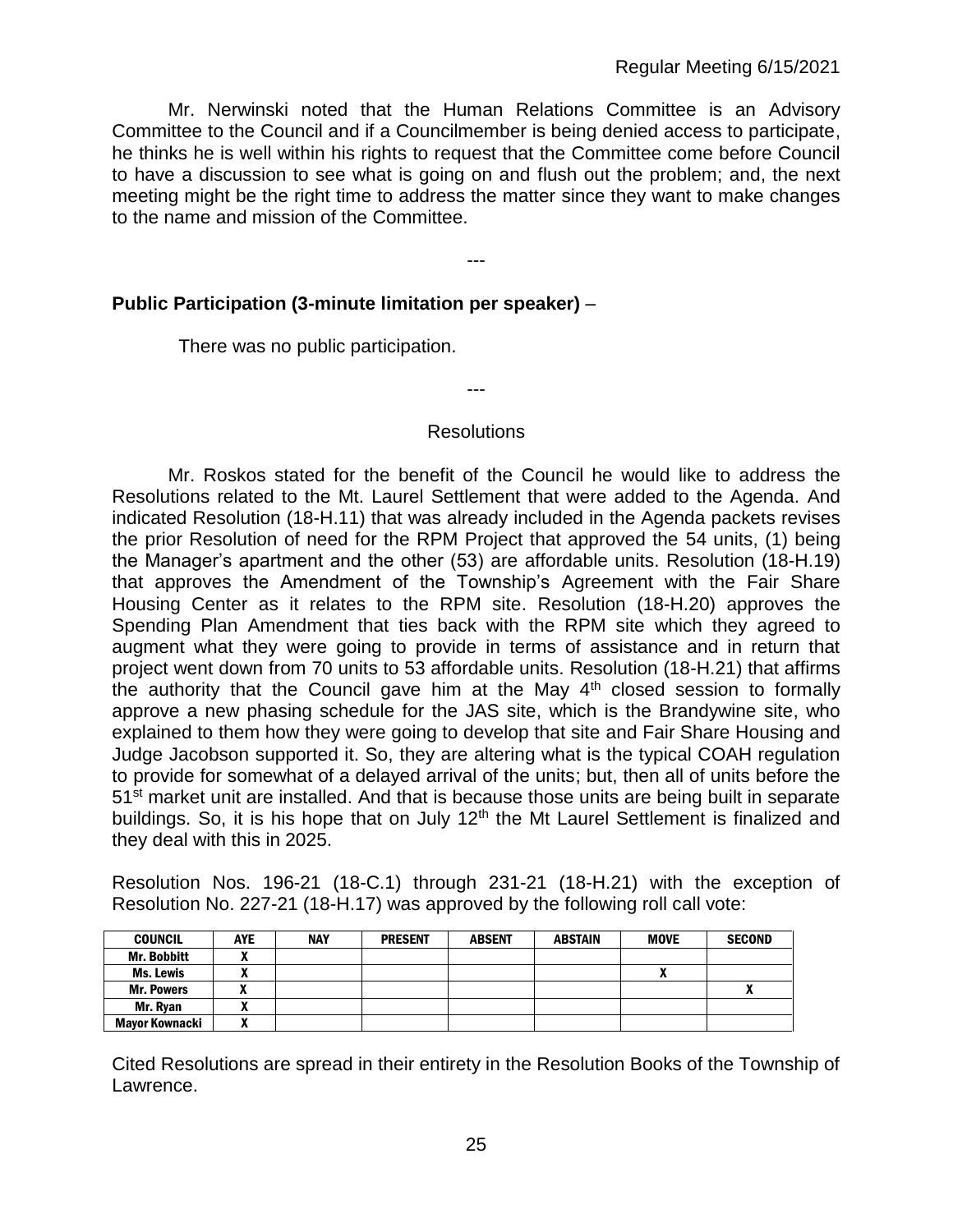Resolution No. 227-21 (18-H.17), Authorizing the Installation of a Backboard at Veterans Park, was approved by the following roll call vote:

| <b>COUNCIL</b>        | <b>AYE</b> | <b>NAY</b> | <b>PRESENT</b> | <b>ABSENT</b> | <b>ABSTAIN</b> | <b>MOVE</b> | <b>SECOND</b> |
|-----------------------|------------|------------|----------------|---------------|----------------|-------------|---------------|
| <b>Mr. Bobbitt</b>    | ~          |            |                |               |                |             |               |
| Ms. Lewis             | ~          |            |                |               |                |             |               |
| <b>Mr. Powers</b>     |            |            |                |               |                |             |               |
| Mr. Ryan              | ,,,        |            |                |               |                | ,,          |               |
| <b>Mayor Kownacki</b> |            |            |                |               |                |             |               |

Cited Resolution is spread in its entirety in the Resolution Books of the Township of Lawrence.

---

### **Council Initiatives/Liaison Reports –**

Councilwoman Lewis reported that last the Resolution on the Agenda approves the Fourth of July Fireworks Display for Thursday, July 1<sup>st</sup> (rain date July  $2^{nd}$ ) starting at 9:30 p.m.

Councilman Ryan reported about two weeks ago he met with Nancy Bergen, Superintendent of Recreation, and Lillian LaSalle, Director of Office on Aging, and they are looking at having a soft opening at the Senior Center. The plan is to have a small gathering with coffee which he thinks is great. Also, in reference to the Municipal Alliance on Drug and Alcohol Abuse, the Mercer County Prosecutor's Office asked Lawrence Township to host the International Overdose Awareness Day on August 31<sup>st</sup> from 5 PM to 8:00 PM which is an honor. They are asking for volunteers for the event and the Prosecutor's Office, Sheriff's Office and the Police Department will be there as well.

---

### **Written Communications –**

There was no written communications.

There being no further business to come before this Council, the meeting adjourned and Council went into Closed Session.

---

6:59 p.m.